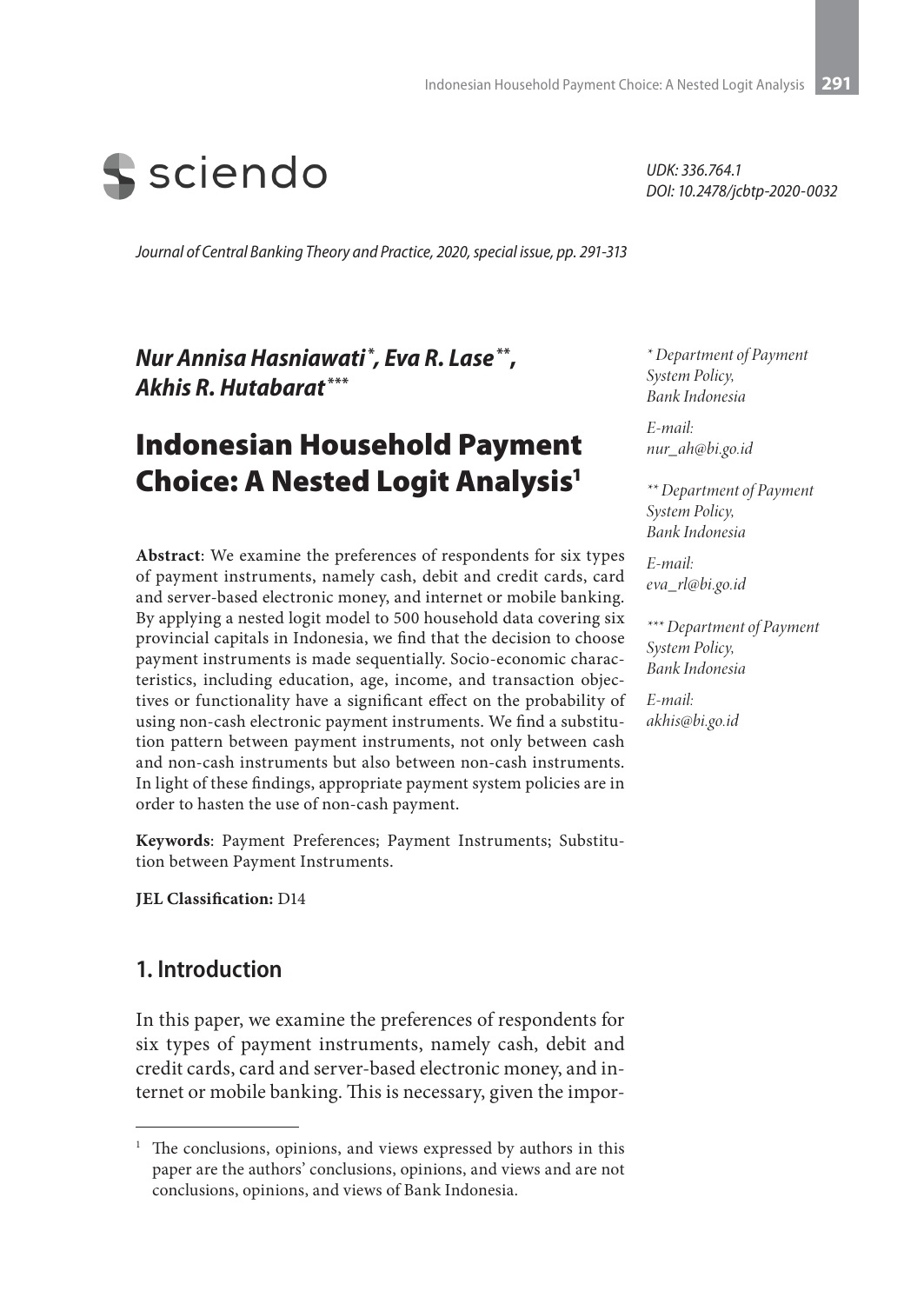**292**

tance of the payment instruments in economic activities. For instance, studies show that non-cash payments provide advantages to the economy because they can drive the efficiency of transactions (Bolt et al., 2010), contribute to increasing gross domestic product (GDP), create new jobs (Zandi et al., 2016), and ensure smooth business transactions as well as reduce the risk of crime (Mieseigha and Ogbodo, 2013). Non-cash payments also increase the share of demand deposits and quasi-money to broad money, increasing individual bank's liquid fund (reserve). As a result, individual bank have greater capacity to create money by extending credit to households and firms (Gross, 2019). By paying attention to these benefits, we need to continually improve the adoption of non-cash payments.

The level of non-cash payment adoption is influenced not only by the supply side, but also the demand side (Stavins, 2017). However, prior studies focus on the supply side, particularly the structure and cost comparison between payment instruments (Stavins, 2017; Klee, 2008), and infrastructure availability (Bolt et al., 2010). Therefore, it is important to carry out demand-side analysis (or analysis from the users of non-cash instruments). Studies on the choice of demand-based household payment instruments, especially in Indonesia, are relatively limited mainly due to limited data at the household or individual level.<sup>2</sup> Meanwhile, the level of non-cash payment adoption could support individuals gaining access to financial services to increase the financial inclusion in Indonesia, which is currenctly 49% (World Bank, 2018). Analysis at the household or individual level is very important because household decisions to own and use payment instruments are reasonably complicated. Consequently, households face a trade-off between various attributes, such as security, speed, costs (Koulayev, et al., 2016), destination or transaction value (Arango, 2011), and demographic characteristics, such as education and income (Bagnall and Flood, 2011).

From the Indonesian perspective, there are few studies which found various financial services has positive effect on consumption and economic growth at macroeconomic level (Tarsidin and Rakhman, 2018; Sharma et al., 2018; Juhro and Iyke, 2019; Narayan, 2019; Prabheesh and Rahman, 2019). Narayan (2019) investigates the role of FinTech industries which provide financial services like lending, payment and investment on Indonesia's economic growth and found positive relationship. Similarly studies by Sharma et al. (2018), Juhro and Iyke (2019), and Prabheesh and Rahman (2019) examined the role of credit card for understanding consumption smoothing and macroeconomic data of Indonesia. At micro level, one study that examines the payment instrument decisions from the demand side is Sahabat et al. (2017), which analyzes the impact of payment attributes and demographic characteristics of Indonesian households on payment choice decisions. This study find that the payment choice decision is sequential or

<sup>&</sup>lt;sup>2</sup> See Sui and Niu (2018) for example, using a household survey of China, they investigate the size of China's urban–rural gap in ownership of bank deposits, risky financial assets, and credit cards. Further, they find evidence of both demand-side barriers and supply-side barriers to financial inclusion exist in China.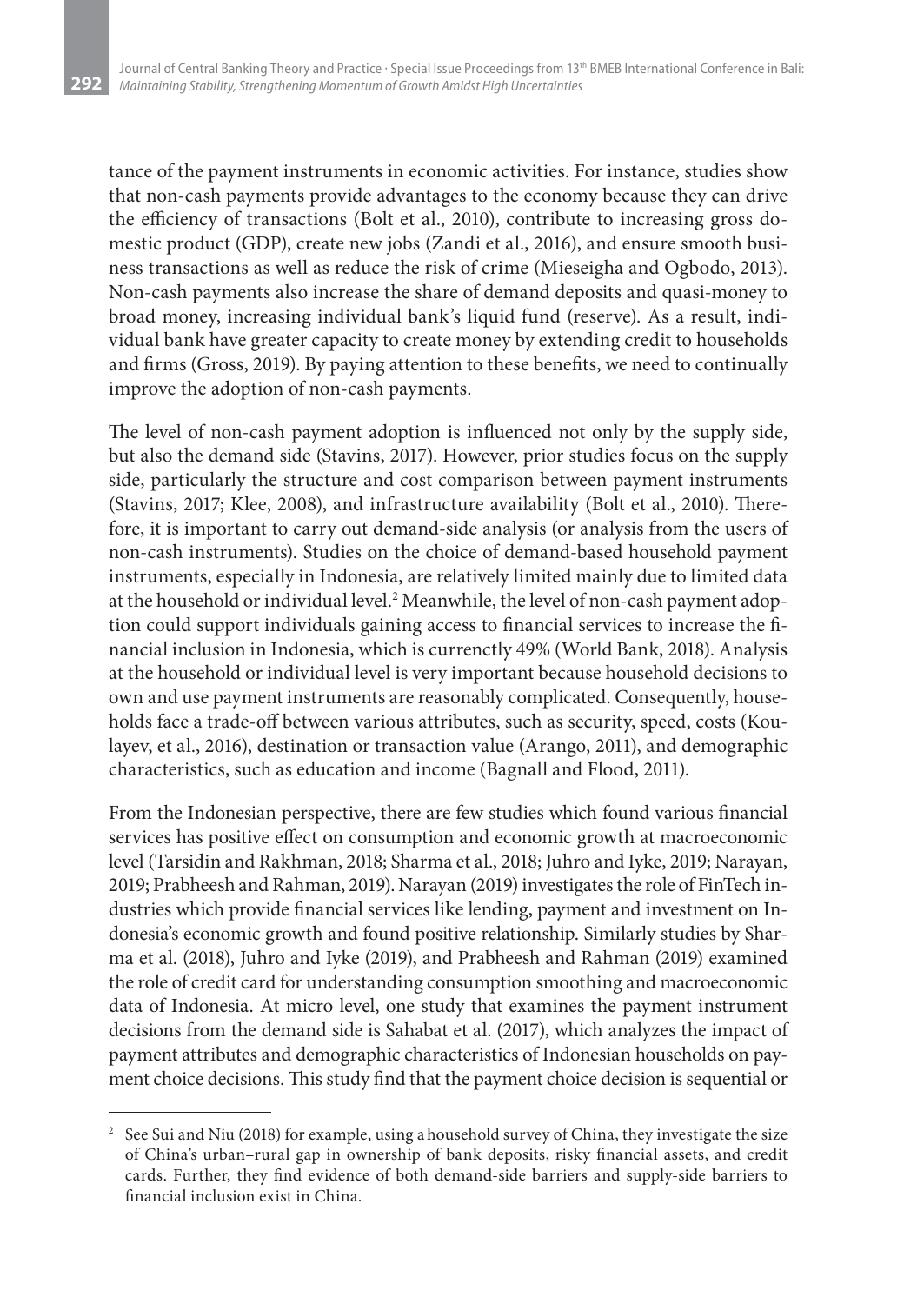gradual. It furthermore reveals that security, costs, facilities, and revenues significantly affect payment choices, especially for debit and credit cards.<sup>3</sup> The socio-economic characteristics of the household, such as age, education, income, and employment status of the household head significantly increase the probability of non-cash payments.

Our study mainly extends prior studies, particularly Sahabat et al. (2017), in two ways. Firstly, we analyze the functionality or purpose of the transaction and estimate the elasticity of shifting between payment instruments. Secondly, we extend the sample to cover six of the biggest cities and provincial capitals in Indonesia, spread across the archipelago, namely Medan (North Sumatra), Bengkulu (Bengkulu), Jakarta (DKI Jakarta), Yogyakarta (DI Yogyakarta), Makassar (South Sulawesi), and Palangkaraya (Central Kalimantan), whereas Sahabat et al. (2017) consider only Jakarta and Surabaya. Thus, our analysis better considers the variation in the level of usage of non-cash payments geographically, which depends on the degree of financial literacy and electronic infrastructure availability.

By applying a nested logit model to 500 household data covering six provincial capitals in Indonesia, we find that the decision to choose payment instruments is made sequentially, which is consistent with Sahabat et al. (2017). Socio-economic characteristics, including education, age, income, and transaction objectives or functionality have a significant effect on the probability of using non-cash electronic payment instruments. We find a substitution pattern between payment instruments, not only between cash and non-cash instruments but also between non-cash instruments. We argue that, in light of these findings, appropriate payment system policies are in order to hasten the use of non-cash payment.

Our analysis provides firm support for prior findings. Koulayev et al. (2016), applying structural models to the Consumer Payment Options Survey data, show that demographic and income factors have significant influence on the adoption and usage of various payment instruments. $^4$  Bagnall and Flood (2011) earlier find that education, age, and income significantly influence consumer payment choices. Besides, Schuh and Stavins (2011) find, using an interregional data, that demographic characteristics, special age, education, and income are linked to the level of adoption and usage of payment instruments in the United States. Their study shows that cash is more used by people who are young, less educated, or have low income, while credit cards are usually used by elderly people, the wealthy, or the highly educated people.

Prior studies, including Koulayev et al. (2016) and Rysmann (2010), find that payment instrument attributes such as security, speed, acceptability, identification

<sup>&</sup>lt;sup>3</sup> See for instance, Akin, Aysan, Ozcelik, and Yildiran (2012) dentify the determinants of customer satisfaction in the Turkish credit card market and Mazibaş and Tuna (2017) examine the dynamics of the growth in consumer loans and credit cards in Turkey.

<sup>4</sup> See for example, China, Zhou and Xiao (2018) for factors of household financial decision making.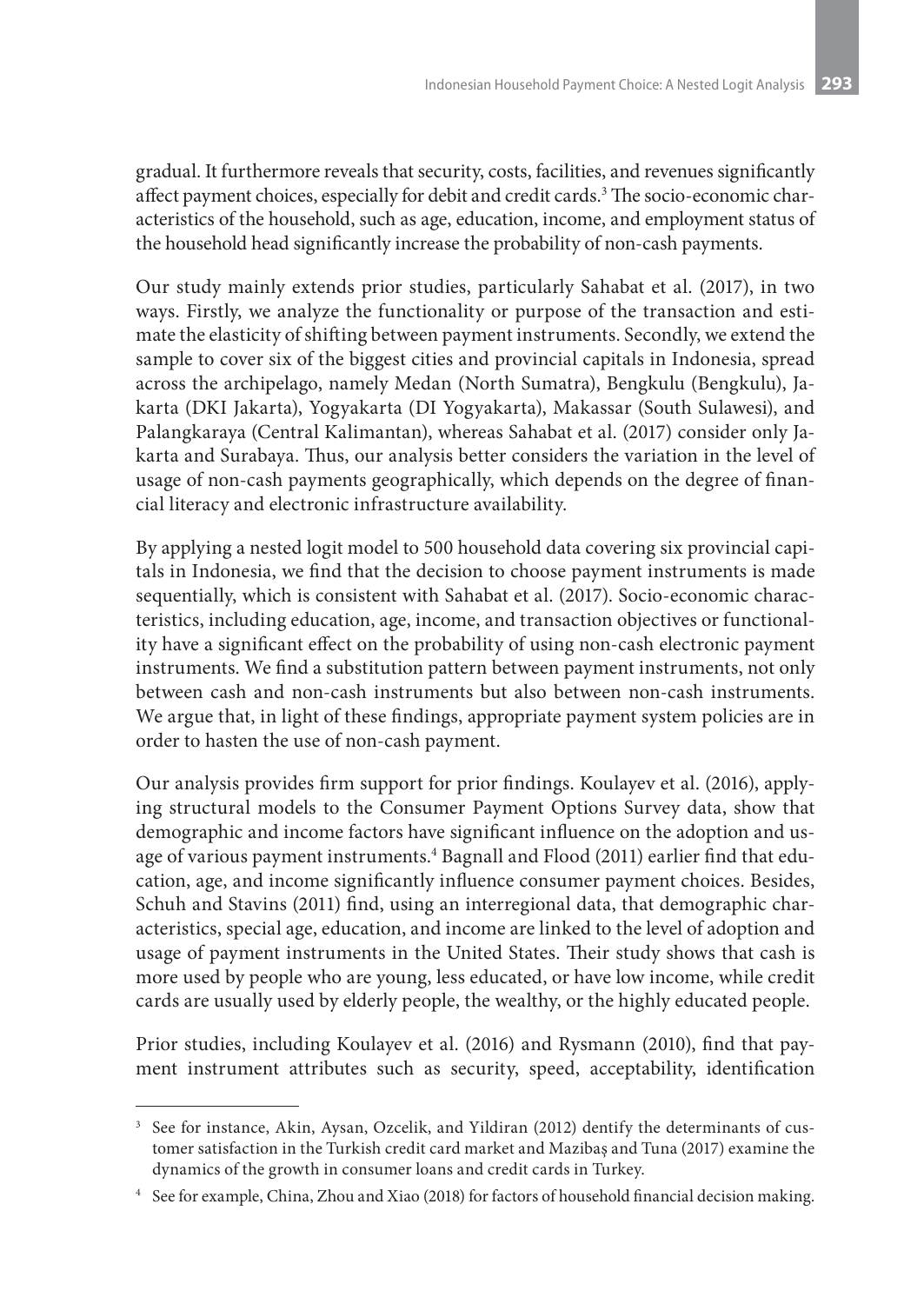features, costs, and facilities influence consumer payment instrument decisions. Arango, Huynh, and Sabetti (2011) find that the dominance of cash in small value transactions is due to the limited acceptability of other payment instruments, while Stavins (2017) find that the acceptance characteristics are very necessary but not sufficient in the use of payment instruments. This is in line with Wakamori and Welte (2012) who find that debit cards will not completely replace cash due to other factors (trustworthiness, usability, and anonymity) that influence acceptability.

The value and type of transaction also influence payment preferences. Stavins (2017) shows that low value transactions usually involve cash. Similarly, Bagnall and Flood (2011) find that when the transaction value increases, the use of cash decreases. Briglevis and Schuh (2014) show that consumers choose certain payment instruments not only based on the benefits obtained from the transaction but also the impact of that choice on future transactions.

Our study contributes to these studies by providing support for their findings from a developing country context. We show that socio-economic characteristics, including education, age, income, and transaction objectives or functionality significantly influence payment instruments decisions. The rest of the paper is organized as follows. Section 2 describes the data and the methods used to achieve our objective. Section 3 presents and discusses the findings. Section 4 provides the concluding remarks and policy implications.

## **2. Data and Methodology**

**294**

## **2.1. Data and Data Collection Method**

We obtain the data using the Computer Assisted Telephone Interviewing  $(CATI)^5$ survey methods from six Indonesian provincial capitals, namely Medan (North Sumatra), Bengkulu (Bengkulu), Jakarta (DKI Jakarta), Yogyakarta (DI Yogyakarta), Makassar (South Sulawesi), and Palangkaraya (Central Kalimantan). The six cities are selected based on the value of the highest and lowest Gross Regional Domestic Product (GRDP) in Indonesia in the second semester of 2016.<sup>6</sup> We used the error tolerance limits (e) of 0.045 to determine the number of Slovin<sup>7</sup> samples. Based on the

<sup>&</sup>lt;sup>5</sup> CATI is a survey technique using a telephone whereby the interviewer follows the script provided by a computer application.

<sup>6</sup> GRDP shows the total value of goods and services produced in a region within a year. Hence, the regional characteristics can also be illustrated by choosing the highest and lowest GRDP representatives from each region of Indonesia (West, Central, and Eastern Indonesia).

<sup>&</sup>lt;sup>7</sup> Slovin formula,  $n = \frac{N}{1 + Ne^2}$ , is used to calculate the minimum sample size when the behavior of a population is not known exactly (Sevilla et al., 1960).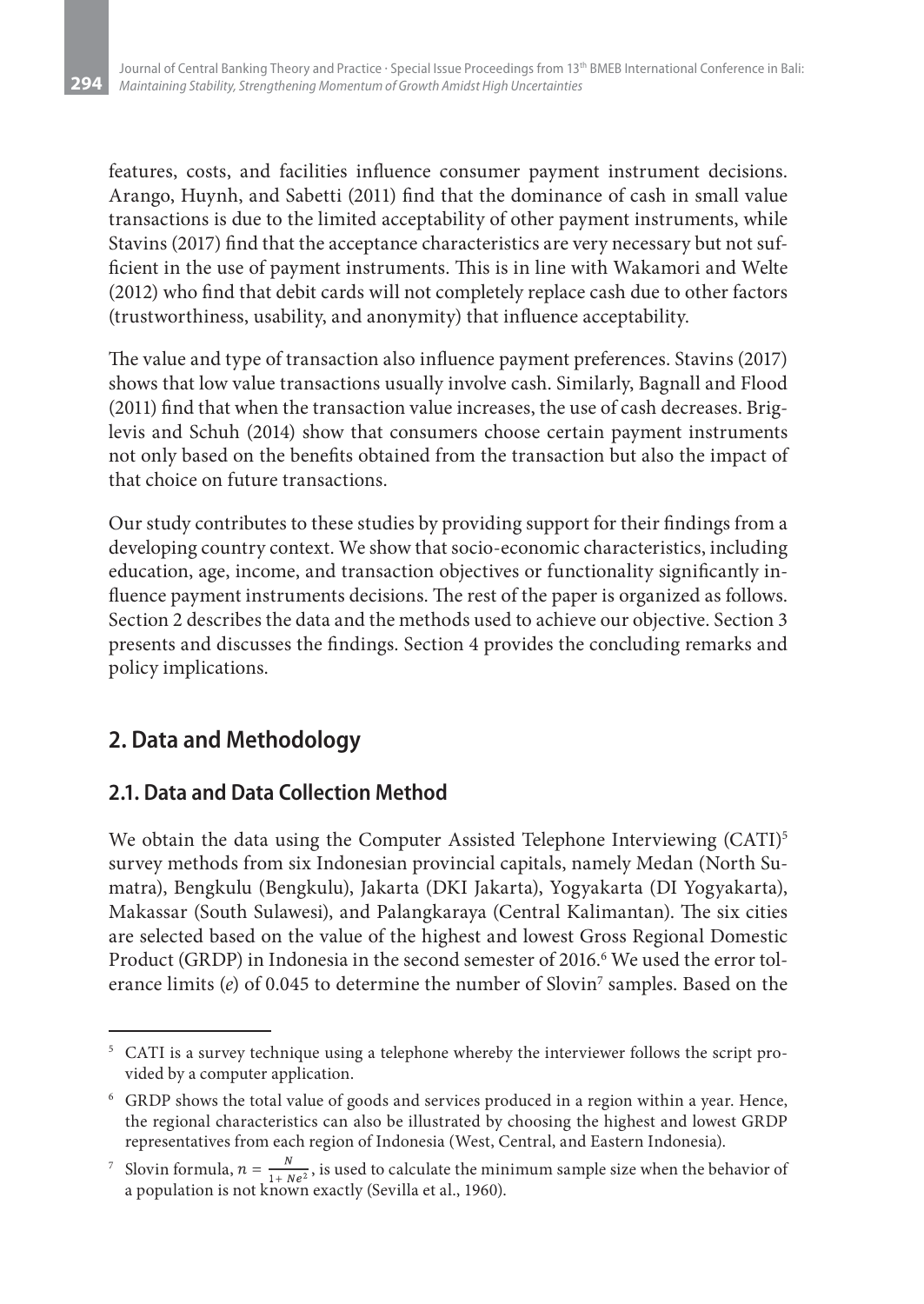total population over the age of 20 years, which is  $N = 10,470,939$  people, we find the optimal sample size to be *n* = 493 people or to 500 households.

Our survey follows a consumer choice survey conducted by the Federal Reserve of Boston (Foster et al., 2011), which elicited information on consumer preferences for payment methods in the United States mainly based on their transaction objectives. In general, the consumer choice survey was conducted to collect related information regarding: (i) respondents' socio-economic background; (ii) household ownership of various payment instruments; (iii) average frequency and nominal value of use of various payment instruments in one month; (iv) average frequency of use of various payment instruments for the purpose of certain transactions in one month; and (iv) attribute valuation (security, speed, acceptance, cost, facilities, and identification).

## **2.2. Analytical Methods**

Individuals' decisions to choose one payment instrument are assumed to be influenced by the availability of other alternative payment instruments. For example, in selecting between cash and ATM/debit cards, a person may prefer cash to ATM/debit cards. However, when the same person has card-based electronic money, the decision to choose cash instead of ATM/debits and electronic money (card-based) may change. This assumption is referred to as dependent irrational alternatives (McFadden, 1981). The assumption can be tested through the value of Independence of Irrelevant Alternatives (IIA). If the p-value of IIA is less than 0.05, then it means there is a relationship to the error of each alternative payment instrument.

#### **Table 1. IIA Tests**

| dissimilarity parameters                                           |         |       |          |           |         |  |  |
|--------------------------------------------------------------------|---------|-------|----------|-----------|---------|--|--|
| MP                                                                 | /T tau  |       | 189416.6 | -371248.8 | 3712508 |  |  |
|                                                                    | /NT tau | 0.137 | 0.034    | 1071      | -203    |  |  |
| LR test for IIA (tau=1) : chi2(2) = 64.33<br>$Prob > chi2 = 0.000$ |         |       |          |           |         |  |  |

This table presents the result of Independence of Irrelevant Alternatives (IIA) test. If the p-value of IIA is less than 0.05, then IIA is rejected.

Table 1 shows that the p-value (indicated by prob>chi2) is less than 0.05, implying that the assumption of IIA is rejected. That is, there is a dependence relationship between payment instruments. For this reason, we use a nested logit model to accommodate the dependent irrelevance characteristics in this study, consistent with McFadden (1981).

Our nested logit model is the two-level random utility model or the 2-level nested logit model, which is defined as follows: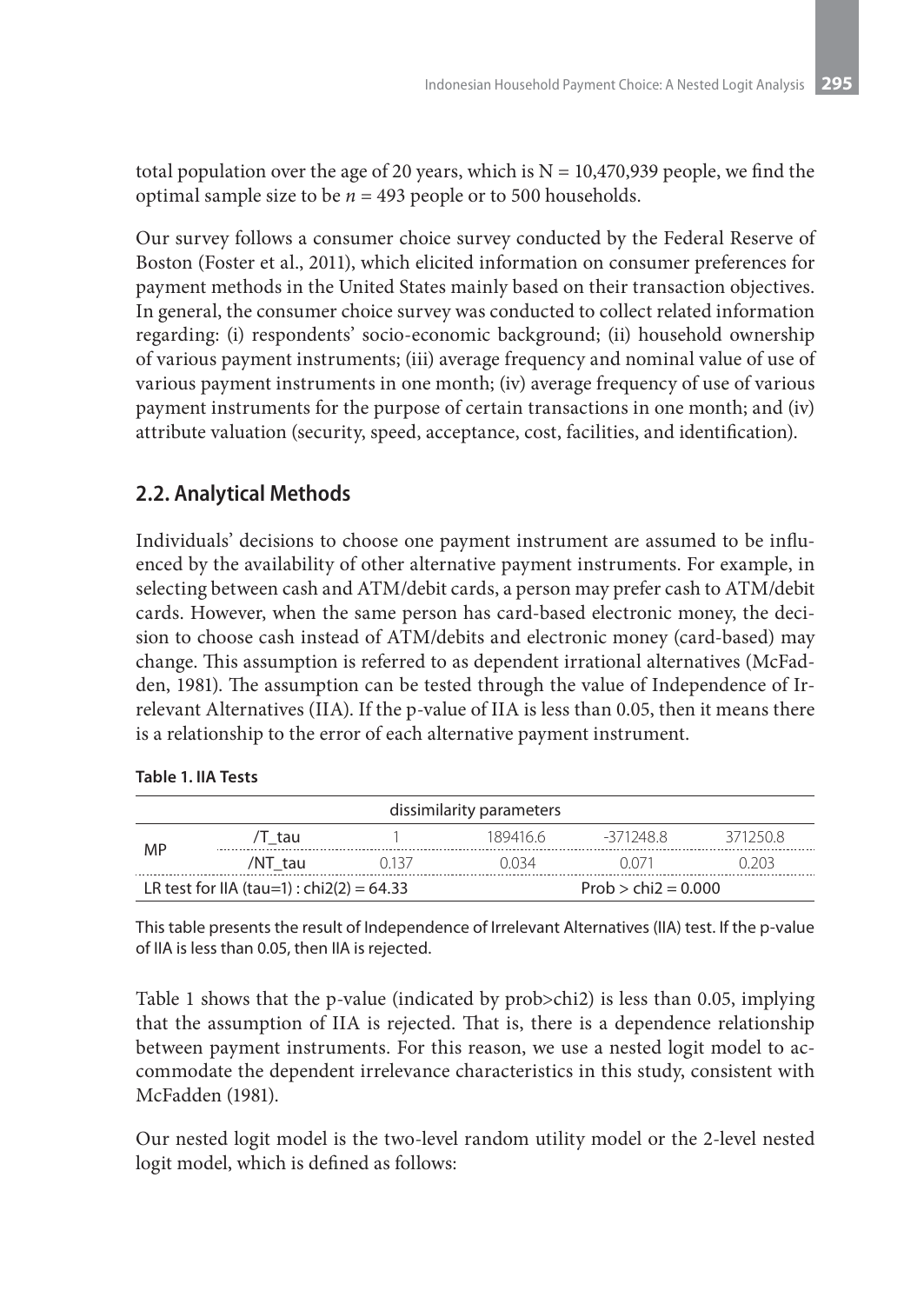**296**

$$
U_{jk} + \varepsilon_{jk} = Z_j^T \alpha + X_{jk}^T \beta_j + \varepsilon_{jk} \tag{1}
$$

where  $U_{ik}$  is the utility for alternative *jk* or utility for using a particular payment instrument; *j* denotes cash or non-cash instruments; *k* represents cash, debit/ATM card, credit card, electronic money (EM) – card, electronic money (EM) – server, and internet mobile banking; *Z* represents the socio-economic characteristics of the household; *X* represents attributes of the payment instrument and the purpose of the transaction;  $\alpha$  and  $\beta_j$  are parameters; and  $\varepsilon_{jk}$  is the error term.

This model shows that household payment choices are influenced by two factors: (1) an alternative specific variable  $(X_i)$  consisting of the attributes of the payment instrument and the purpose of the transaction, and (2) a case specific variable (*Zj*) consisting of the socio-economic characteristics of the household. This model assumes that the error terms  $(\varepsilon_{ik},...,\varepsilon_{ik})$  follow Gumbel's multivariate extreme value (GEV) distribution $^8$ . Furthermore, the opportunity that the alternative  $(j,\,k)$  is:

$$
P_{jk} = P_j \times P_{k|j} = \frac{\exp(z_k^T \alpha + \tau_j l_j)}{\sum_{m=1}^j \exp(z_m^T \alpha + \tau_m l_m)} \times \frac{\exp(x_k^T \beta_j / \tau_j)}{\sum_{l=1}^{k_j} \exp(x_l^T \beta_j / \tau_j)}
$$
(2)

where  $I_i = \ln[\sum_{l=1}^{k_j} \exp(X_{il}^T \beta_j/\tau_j)]$  describes inclusive value or log sum. Inclusive value indicates that there is a gradual/sequential decision relationship simultaneously. In this study the payment option scheme is identified in stages in two levels as shown in Figure 1.



**Figure 1. Payment Instrument Choice Nested Logit Scheme**

This figure shows process of choosing payment instrument by household. The process is sequential, from first selection on payment method to the second selection on the payment instruments.

The GEV distribution is one of the error distributions in discrete choice theory that is useful for connecting the logistic distribution of two random variables (*j* and *k*) and the only distribution that might normalize the maximum value of a multilevel independent and randomly distributed variable (Hugueny, 2009).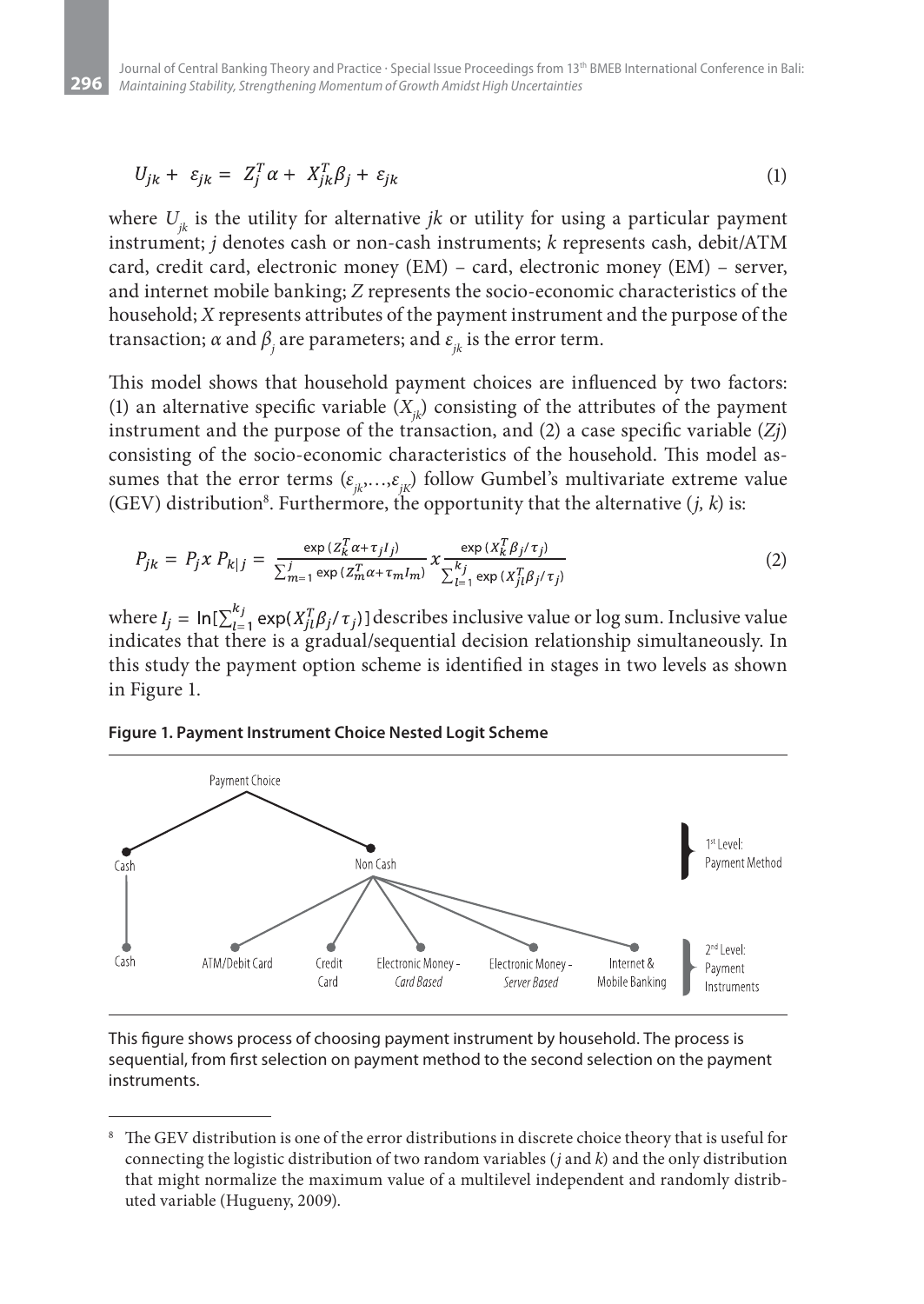Table 2 provides the operational definitions of the variables in the model as well as the expected signs.

| No | Variable                                                                         | Operationalization                                                                          | <b>Expected Sign</b> | <b>Theoretical Argumentation</b>                                                                                   |
|----|----------------------------------------------------------------------------------|---------------------------------------------------------------------------------------------|----------------------|--------------------------------------------------------------------------------------------------------------------|
|    | Dependent Variable of Payment Choice                                             |                                                                                             |                      |                                                                                                                    |
|    | <b>Payment Options</b>                                                           |                                                                                             |                      | $1 =$ cash, $2 =$ ATM/debit card, $3 =$ credit card, $4 =$ EM card, $5 =$ EM server, $6 =$ Internet/mobile banking |
|    |                                                                                  | Specific Alternative Independent Variables: Perception of the Payment Instrument Attributes |                      |                                                                                                                    |
| 1  | Safety                                                                           | $0 =$ risky, $1 =$ safe                                                                     | $(+)$                | <b>Stavins (2017)</b>                                                                                              |
| 2  | Speed                                                                            | $0 =$ slow, $1 =$ fast                                                                      | $(+)$                | Stavins (2017); Borzekowski and Kiser (2008)                                                                       |
| 3  | $0 =$ not easily accepted,<br>Acceptance<br>$1 =$ accepted anywhere              |                                                                                             | $(+)$                | Stavins (2017)                                                                                                     |
| 4  | <b>Facilities</b>                                                                | $0 = few, 1 = many$                                                                         | $(+)$                | Stavin (2017)                                                                                                      |
| 5  | $0 =$ not easily identified,<br><b>Identification</b><br>$1 =$ easily identified |                                                                                             | $(+)$                | Soetevent (2011)                                                                                                   |
|    |                                                                                  | Specific Alternative Independent Variable: Transaction Purpose                              |                      |                                                                                                                    |
| 6  | Grocery                                                                          | Average frequency per month                                                                 | $(+)$                |                                                                                                                    |
| 7  | Transportation                                                                   | Average frequency per month                                                                 | $(+)$                |                                                                                                                    |
| 8  | Education                                                                        | Average frequency per month                                                                 | $(+)$                | Humphrey, Kim, and Vale (2001); Bounie and                                                                         |
| 9  | Communication                                                                    | Average frequency per month                                                                 | $(+)$                | Francois (2006), Wang (2016) analogous to the                                                                      |
| 10 | Clothing                                                                         | Average frequency per month                                                                 | $(+)$                | nominal influence and type of transaction.                                                                         |
| 11 | Healthcare                                                                       | Average frequency per month                                                                 | $(+)$                |                                                                                                                    |
| 12 | <b>Online Shopping</b>                                                           | Average frequency per month                                                                 | $(+)$                |                                                                                                                    |
|    |                                                                                  | Case Specific Independent Variable: Socio-Economic Characteristics of the Household         |                      |                                                                                                                    |
| 13 | Education                                                                        | Old (years)                                                                                 | $(+)$                | Zinman (2009), Wang (2016)                                                                                         |
| 14 | Gender                                                                           | $0 =$ Female, $1 =$ Male                                                                    | $(+)$                | Loix et al. (2005)                                                                                                 |
| 15 | Age                                                                              | Years                                                                                       | $(-)$                | Zinman (2009), Wang (2016)                                                                                         |
| 16 | Infrastructure Distance                                                          | Meter                                                                                       | $(-)$                | Hayashi and Klee (2003); Ching and Hayashi (2010);<br>Bolt et al. (2010)                                           |
| 17 | <b>Household Members</b>                                                         | Person(s)                                                                                   | $(+)$                | Stavins (2017)                                                                                                     |
| 18 | <b>Investment Percentage</b>                                                     | (%) from income                                                                             | $^{(+)}$             | Bennet, et al. (2014)                                                                                              |
| 19 | Expenditure                                                                      | Rupiah / month                                                                              | $(+)$                | Bennet, et al. (2014)                                                                                              |
| 20 | Cash in hand                                                                     | Average in Rupiah                                                                           | $(-)$                | Bennet, et al. (2014)                                                                                              |

**Table 2. Variable definitions and expected signs**

This table presents the operationalization, relationship hypothesis and theoretical argumentation based on previous studies for each variable.

## **3. Results**

This section presents the results. It first describes the data. Then, it reports and discusses the estimation results, including the marginal effects. The marginal effects are estimated to determine the effects of the determinants in Table 2 on payment instrument decisions.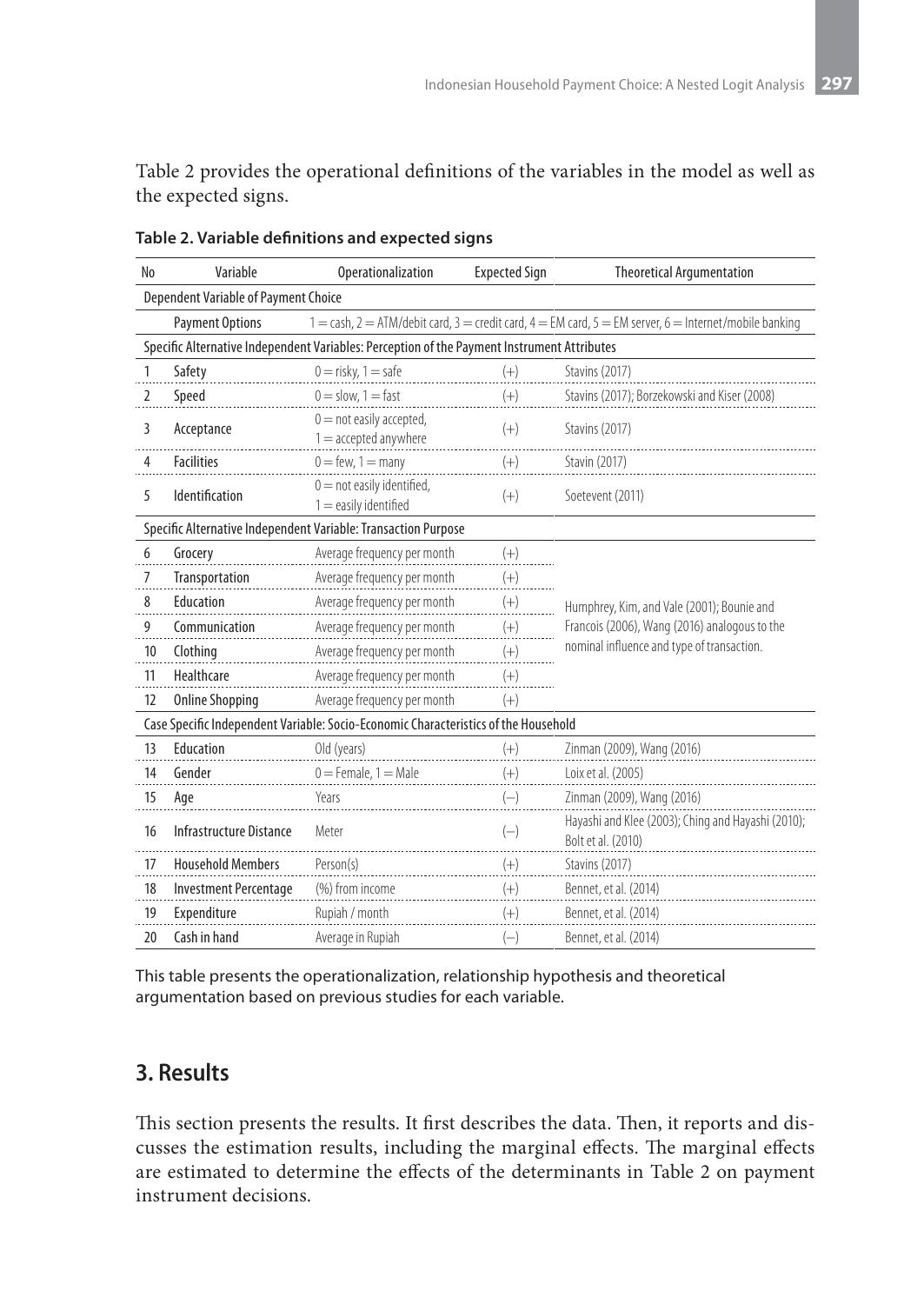## **3.1. Description of Data**

**298**

Figure 2 shows the distribution of cash and non-cash usage among Indonesian households. Overall, cash payments dominate non-cash payments in household payment instrument choices, both in terms of frequency (89.2%) and transaction value (78.4%). The most widely used non-cash instrument, in terms of frequency, is cardbased electronic money (38.3%). However, in terms of transaction value, ATM/debit cards dominate, representing 63.4%.



**Figure 2. Cash vs. Non-Cash Use and Use of Non-Cash Instruments**

The left figure represents the proportion of cash and non-cash usage in terms of frequency and value. The right figure represents the proportion of various non-cash instruments usage (also in frequency and value). Both frequency and value are represented in percentages.

Figure 3 shows the respondents' perceptions regarding the three attributes of payment instruments, namely security, speed, and acceptance.

The respondents perceived cash, ATM/debit cards, and Internet/mobile banking differently in terms of being safe, fast, and easy to accept. ATM/debit cards are superior in terms of security and speed than cash, while cash is superior in terms of acceptance as opposed to ATM/debit cards. Internet/mobile banking is the next best instrument in terms of speed and security attributes.

In addition to the payment instrument attributes, we also present data on the distribution of the transaction objectives. The transaction objectives are grouped into six payment purposes, namely food/grocery, transportation, clothing, communication, education, and healthcare. We also report additional information on the use of the payment instruments for online shopping transactions.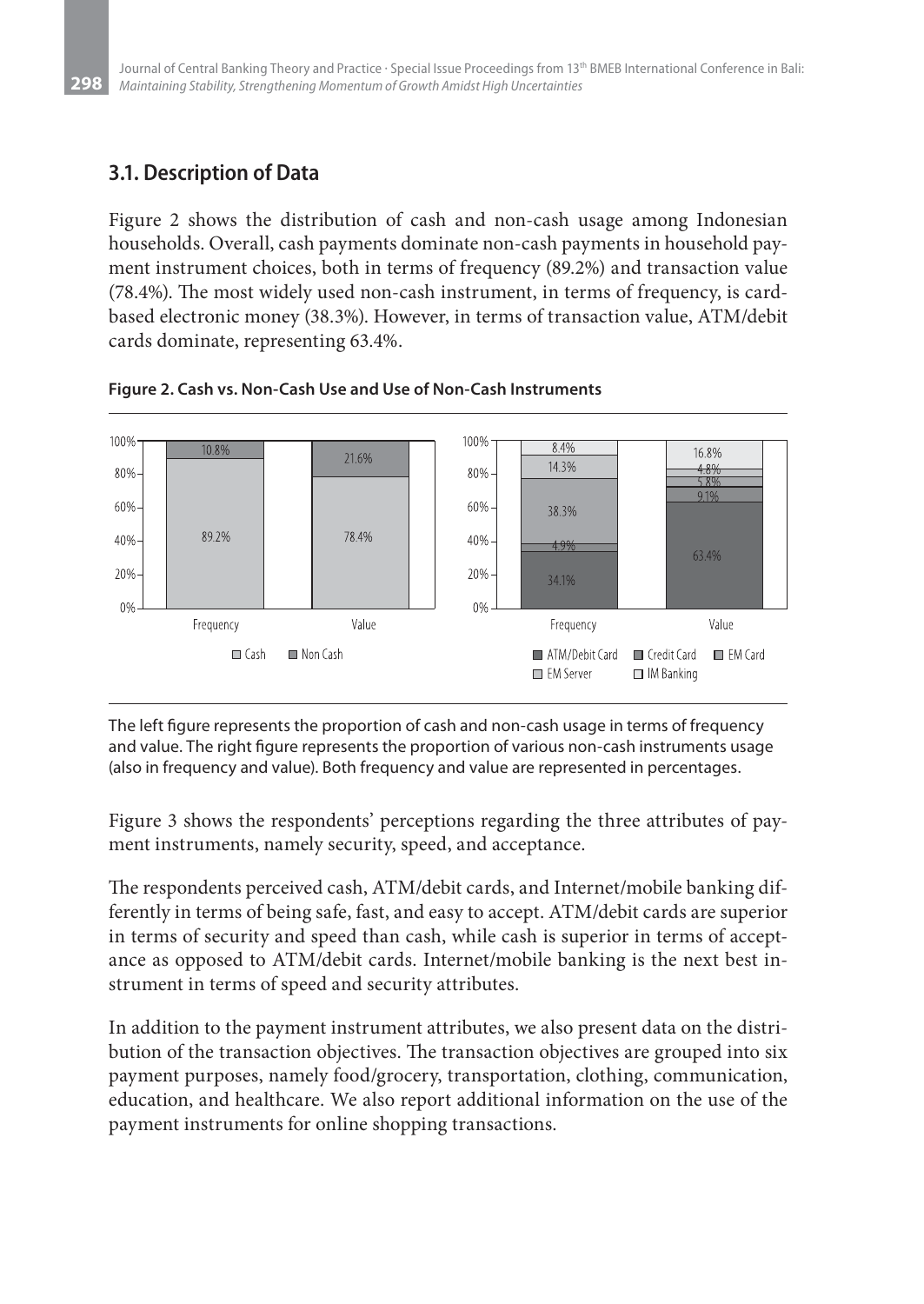



The figure represents the comparison of payment instruments perception in terms of three primary instrument attributes (security, speed, and acceptance). The value are represented in percentage of number of respondents who stated that the instrument is safe  $(X)$ ; fast  $(Y)$ ; easily accepted (Z/bubble size).



**Figure 4. Use of Payment Instruments Based on Transaction Objectives**

The top figure represents the usage proportion of each instrument based on transaction purposes, where value is represented in percentages. The bottom figure represents the usage level of each instrument when used for online shopping payment, where value is represented in level (frequency of use).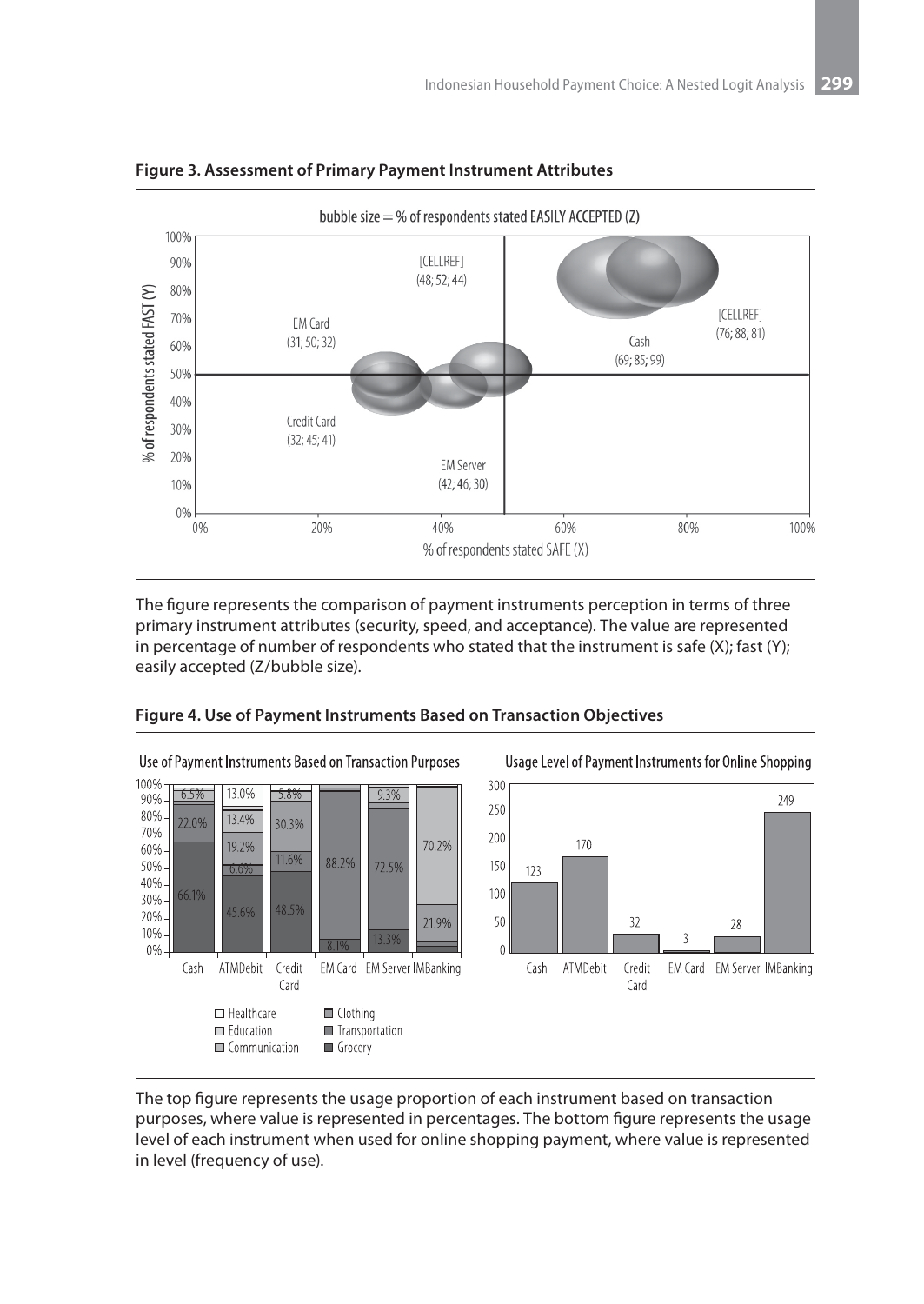Figure 4 shows that cash is most often used for food/grocery transactions (66.1%), followed by ATM/debit cards (45.6%). Credit cards are mostly used for food/grocery transactions (48.5%), clothing (30.3%), and transportation (11.6%). For the other payment instruments, card-based electronic money is most often used for transportation transactions (88.2%), followed by server-based electronic money (72.5%). In addition to transportation, server-based electronic money is also used for food/grocery transactions (13.3%) and communication (9.3%). This is supported by the growing development of start-ups that create online transportation applications and food ordering and top-up services. Finally, internet/mobile banking payment services are most often used for communication spending (70.2%). Interestingly, payments for online shopping are most often made via internet/mobile banking and ATM/debit cards which need consumers to go to ATM or open banks' website or application to complete the transactions, not directly done in the online shopping platform.

#### **3.2. Estimation Results**

We formulated the respondents' preference for the payment instruments by the frequency of use and the perception or assessment of the attributes of the payment instruments, including security, speed, ease of transaction, number of facilities, and ease of identification. The higher the usage and the perception on the payment instruments, the higher the preference over a payment instrument. We also obtained the predicted probability of each payment instrument as the respondent's preference from the data. Figure 5 shows the predicted probability of the payment instruments.



**Figure 5. Predicted Probability of the Payment Instruments**

This figure presents the predicted probability for each payment instrument, ie the opportunity for an individual to choose an instrument if the individual is randomly chosen. The total probability for each level is 1.

Level 1 shows that the average probability for selecting the cash payment method is 72.1% and the non-cash payment method is 27.9%. That is, if one individual was to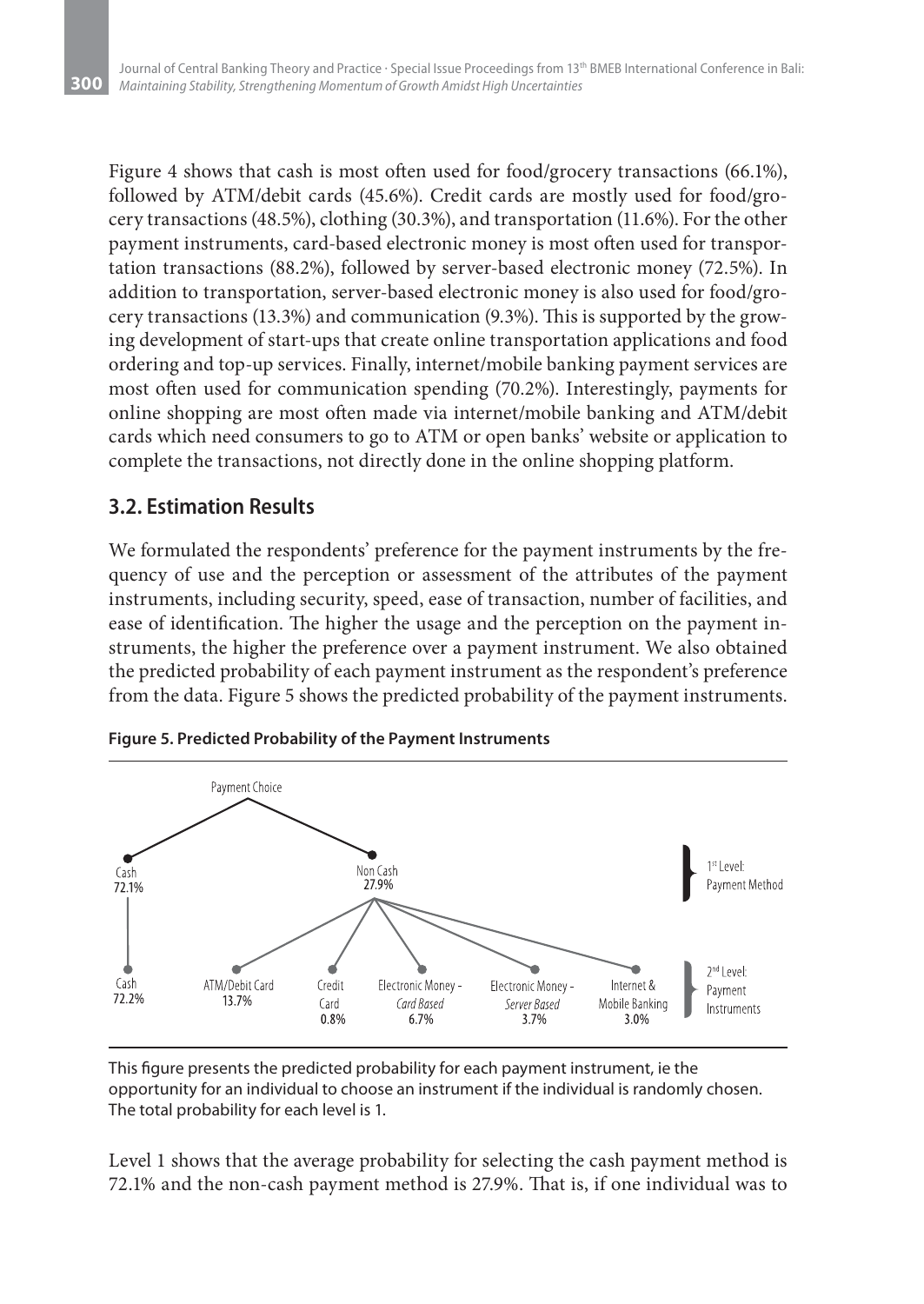select at random, then the probability that the individual will select the non-cash payment method is 0.279 or 27.9%. At level 2, the probability of selecting a ATM/ debit card non-cash payment instrument is the largest, 13.7%. That is, if one individual chooses at random, then the probability that the individual will choose an ATM/debit card is 13.7%.

To establish the determinants of the payment instrument selection behavior, we consider the influence of factors such as household characteristics, the attributes of the payment instruments, and the type/purpose of the transaction on payment preferences. The household characteristics (referred in this study as 'specific case variables') are specific to households because they differ across households and individuals. Meanwhile, the payment instrument attributes and the type/purpose of transactions differ across payment instruments and are thus categorized, in this study, as 'alternative specific variables'. The coefficients of the specific alternative variables cannot be directly interpreted as the influence of these variables on payment instrument preferences. Therefore, we explore the influence of these variables via marginal effects, which is discussed in the next subsection.

Table 3 shows the results based on the case specific variables (i.e., household characteristics of payment options).

| Socio-Economic Variable (Case Specific)<br>Base: Cash | ATM/Debit  | <b>Credit Card</b> | <b>EM Card</b> | <b>EM Server</b> | <b>IM Banking</b> |
|-------------------------------------------------------|------------|--------------------|----------------|------------------|-------------------|
|                                                       | 0.661      | $0.232***$         | $-0.013$       | $0.111*$         | $0.093*$          |
| Education                                             | (0.196)    | (0.027)            | (0.824)        | (0.054)          | (0.091)           |
|                                                       | 0.371      | $-0.130$           | 0.400          | 0.281            | 0.364             |
| Gender                                                | (0.179)    | (0.723)            | (0.193)        | (0.361)          | (0.241)           |
|                                                       | $-0.538**$ | $-1.322***$        | $-0.815***$    | $-1.518***$      | $-0.900$ ***      |
| Age                                                   | (0.021)    | (0.004)            | (0.003)        | (0.000)          | (0.001)           |
|                                                       | $0.358***$ | $0.510***$         | $0.386***$     | $0.496***$       | $0.408***$        |
| Expenditure                                           | (0.000)    | (0.000)            | (0.000)        | (0.000)          | (0.000)           |
|                                                       | 0.678      | $2.075***$         | 0.436          | 1.205            | $-0.218$          |
| Investment Percentage                                 | (0.404)    | (0.046)            | (0.655)        | (0.185)          | (0.813)           |
|                                                       | $-0.065$   | 0.087              | 0.017          | 0.148            | 0.005             |
| <b>Household Members</b>                              | (0.536)    | (0.591)            | (0.882)        | (0.218)          | (0.966)           |
|                                                       | 0.001      | $0.002*$           | 0.001          | 0.002            | $0.002*$          |
| Cash in hand                                          | (0.210)    | (0.062)            | (0.532)        | (0.147)          | (0.080)           |
|                                                       | $-0.000$   | $-0.000$           | $-0.001*$      | $-0.000$         | $-0.000$          |
| Infrastructure Distance                               | (0.120)    | (0.261)            | (0.079)        | (0.258)          | (0.102)           |

**Table 3. The Effect of Socio-Economic Variable on Payment Choice**

Notes: \*, \*\*, and \*\*\* indicate statistical significance at 10%, 5%, and 1%, respectively. p-values are in the parentheses.

This table presents the estimation result of the socio economic variables. Since socioeconomic variables are case specific variables, this table presents the effect of each socioeconomic variable on the choice of non-cash payment instruments by comparing them to cash.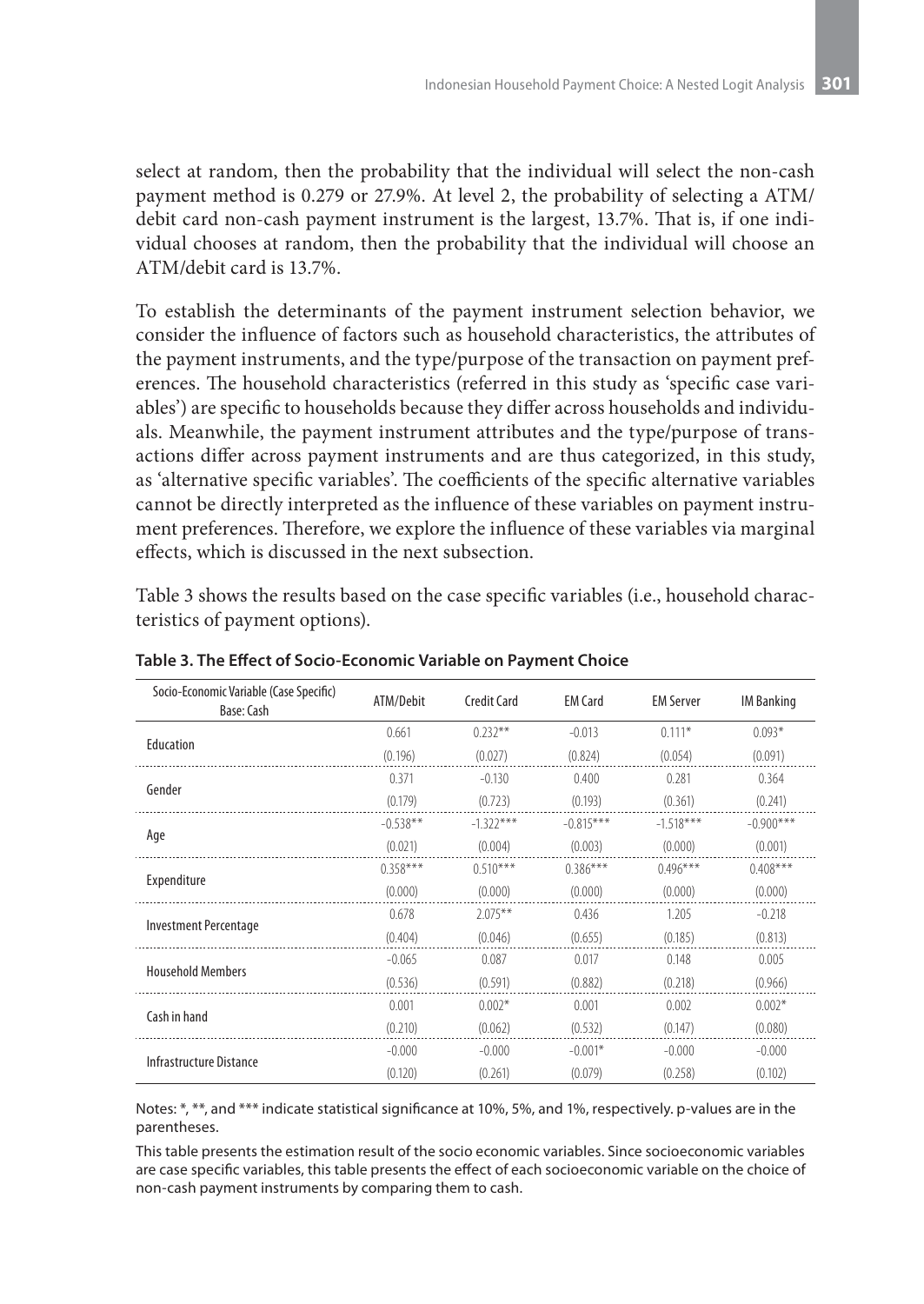The age coefficient is negative, indicating that the older the respondent, the lower the probability of using non-cash payment instruments compared to cash. This is consistent with Arango, Huynh, and Sabetti (2011) and Wang (2016), who find that older people prefer to use cash. The results also show that education has a significantly positive effect on non-cash payments, implying that more educated people tend to use non-cash payment instruments. This is consistent with the hypothesis that households with high education have better awareness and adaptability to technology and is in line with Schuh and Stavins (2010), Bolt and Chakravorti (2008), and Klee (2008). However, ATM/debit cards are not statistically significant in the model, considering that ATM/debit card adoption has been longer than any other instruments.

The results suggest that revenue, which is proxied by expenditure, is the most significant factor influencing the choice of non-cash payment instruments. Higher income households tend to do more transactions with higher value, thereby increasing the use of non-cash payment instruments. Bolt and Chakravorti (2008), Klee (2008), and Schuh and Stavins (2010) find similar results.

The socio-economic variable, i.e. the percentage of savings and investment that represent the economic capacity of the respondents, is only significant in the use of credit card payment instruments. In this socio-economic category, two variables, namely gender and number of household members, do not significantly influence the use of payment instruments. As far as gender is concerned, Sahabat et al. (2017) also find that there is no difference in payment instrument choices between men and women in Indonesia. In contrast, Bolt and Chakravorti (2008), and Bounie and François (2006) find that gender significantly affects the choice of payment instruments. The contrasting findings are due to differences in the cultural characteristics of the respondents. With regards to the number of household members, our results contradict Sahabat et al. (2017), who find that the number of household members (as a proxy for expenditure amounts) significantly affects the choice of payment instruments. This difference is due to the large number and variety of household members in Sahabat et al. (2017), i.e., four family members in theirs relative two family members in ours.

Table 4 shows the results based on alternative specific variables (i.e., the valuation of payment instrument attributes and the type/purpose of transactions).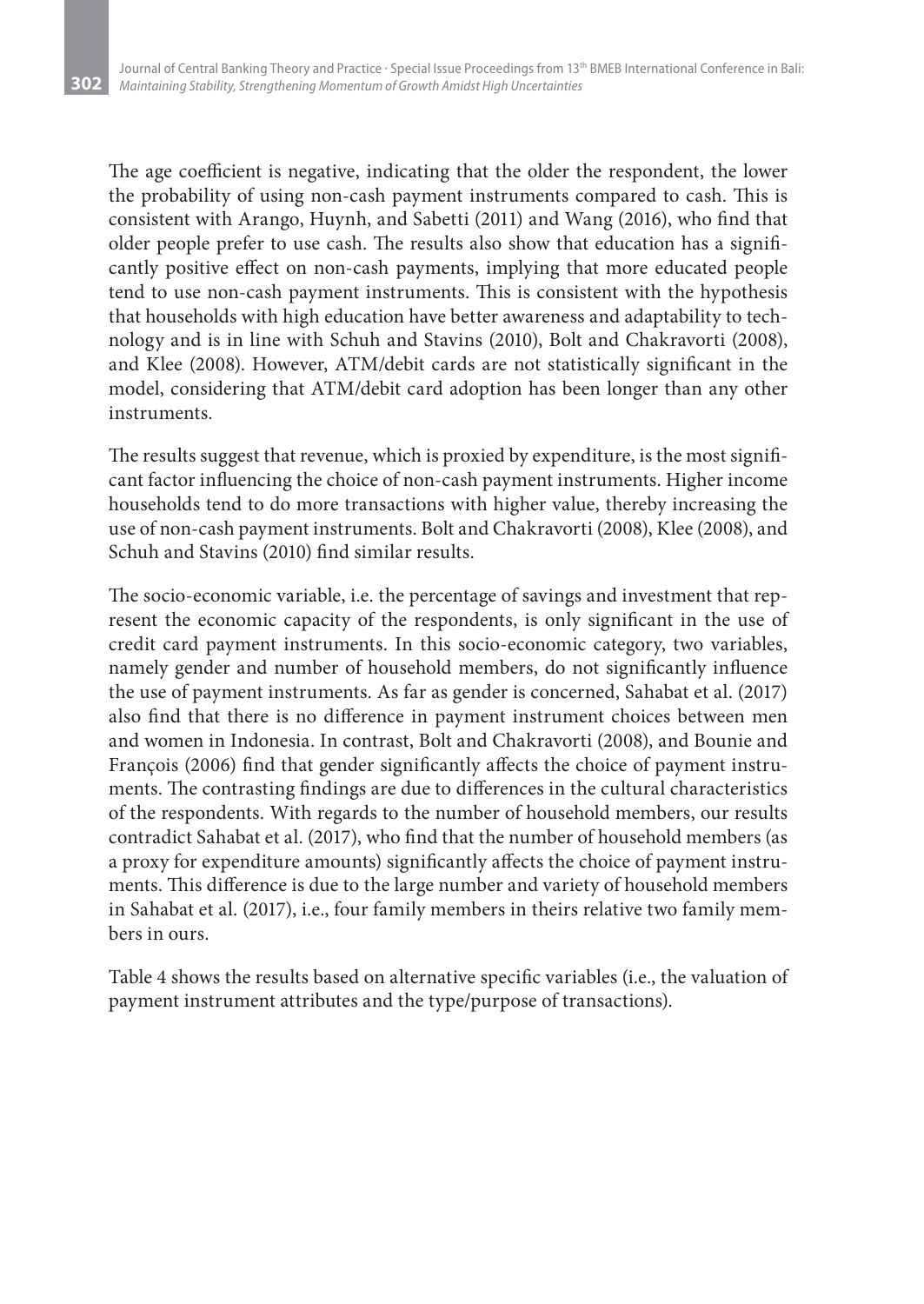| <b>Variable Attribute Perception</b><br>(Alternative Specific) | Coefficient | P-value |
|----------------------------------------------------------------|-------------|---------|
| <b>Attribute Assessment</b>                                    |             |         |
| Safety                                                         | 0.088       | 0.334   |
| Speed                                                          | 0.196       | 0.129   |
| Acceptance                                                     | 0.108       | 0.273   |
| <b>Facilities</b>                                              | 0.041       | 0.648   |
| Identification                                                 | $0.357***$  | 0.002   |
| <b>Transaction Type/Purpose</b>                                |             |         |
| Grocery                                                        | $0.019***$  | 0.001   |
| Transport                                                      | $0.058***$  | 0.000   |
| Education                                                      | $0.222*$    | 0.097   |
| Communication                                                  | $0.076***$  | 0.000   |
| Clothing                                                       | $0.145***$  | 0.002   |
| Healthcare                                                     | $0.305***$  | 0.000   |
| Online Shopping                                                | $0.013***$  | 0.005   |

| Table 4. The Effect of Payment Instrument Attributes and Transaction Purpose on |  |
|---------------------------------------------------------------------------------|--|
| Payment Choice                                                                  |  |

Notes: \* and \*\*\* indicate statistical significance at 10% and 1%, respectively. p-values are in the parentheses.

This table presents the effect of payment instrument attributes and the effect of transaction purpose on the choice of payment instrument by household. This table shows whether the two variables affect the choice of payment, but the specific effect on each instrument will be further elaborated on the own and cross marginal effects table.

In terms of the valuation in payment instruments attributes, identification attributes have a positive significant impact on payment options. That is, if a payment instrument offers convenience in identifying transactions, then the probability of being chosen by respondents will increase. This condition is mainly derived from the transaction needs recorded for expenditure control for the majority of respondents from the lower middle class with an expenditure level of Rp 2.1 to 4 million (50.3%). This result is consistent with Wakamori and Welte (2012). Furthermore, the results indicate that security, speed, acceptance, and facilities/rewards do not have a significant impact on payment options. However, the coefficients of each of these attributes are consistent with previous studies, such as in Bolt and Chakravorti (2008), and Schuh and Stavins (2010). We conclude that increasing the security and speed of non-cash payments can increase the probability of households selecting non-cash payment instruments. Meanwhile, the finding that facilities have no significant impact on payment instrument options are in line with Bounie and François (2006), who document this evidence for France. The ease of transactions (acceptance) does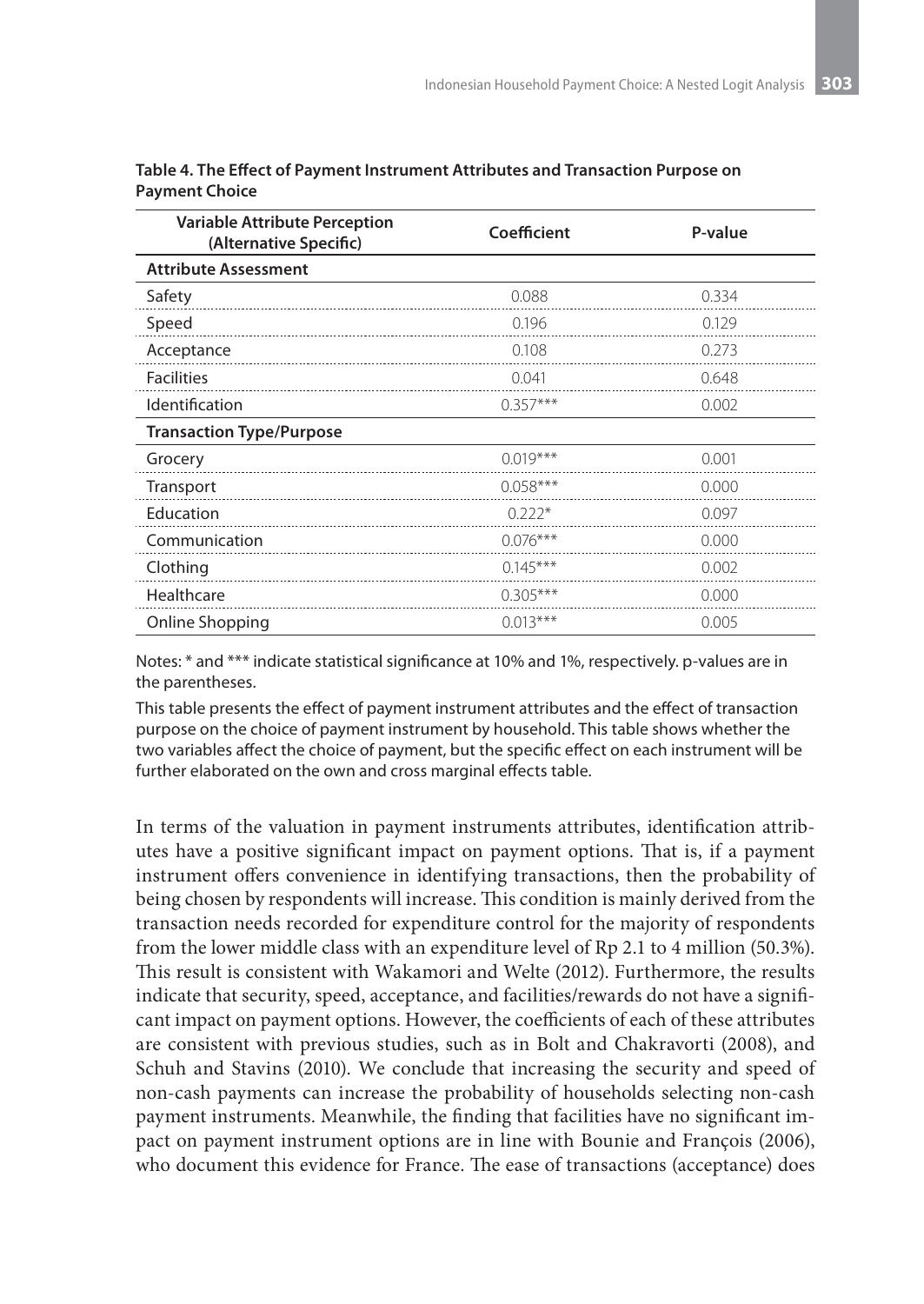not significantly affect the use of payment instruments, reinforcing the finding by Schuh and Stavin (2010) in the United States and Arango, Huynh, and Sabetti (2015) in Canada.

All categories of payment transaction purposes, namely food/grocery, transportation, education, communication, clothing, healthcare, and online shopping, show a positive and significant effect on the use of payment instruments. That is, the higher the frequency of spending, the higher the probability of using both cash and noncash payment instruments. The results suggest that households choose payment instruments by considering the characteristics of the transaction, such as transaction value and frequency of payment, with the suitability of the instrument to be used for the transaction. In other words, instrument functionality is an important determinant of payment preferences, which is consistent with Humphrey, Kim and Vale (2001), and Bounie and Francois (2006), who find that the nominal and type of transactions influence the use of electronic payment instruments.

### **3.3. Marginal Effect Results**

In this subsection, we explore the influence of the 'specific alternative variables' on payment instruments via marginal effects. A policy is needed to encourage the adoption of non-cash payment instruments. Based on the results from the nested logit model, we show in the preceding subsection that the purpose of the transaction had a significant effect on payment options, while the majority of perceptions/assessments of payment attributes are insignificant. However, knowing the different impacts on each instrument when an attribute is intervened, still provide additional information to optimize the policy intervention to increase non-cash payment instruments adoption. This is achieved through marginal effect analysis.

Table 5 shows the results of the marginal effects, which can be interpreted in two ways, namely the own marginal effect and the cross marginal effect. Using the cross marginal effect, substitution effects can be seen in the available payment instruments.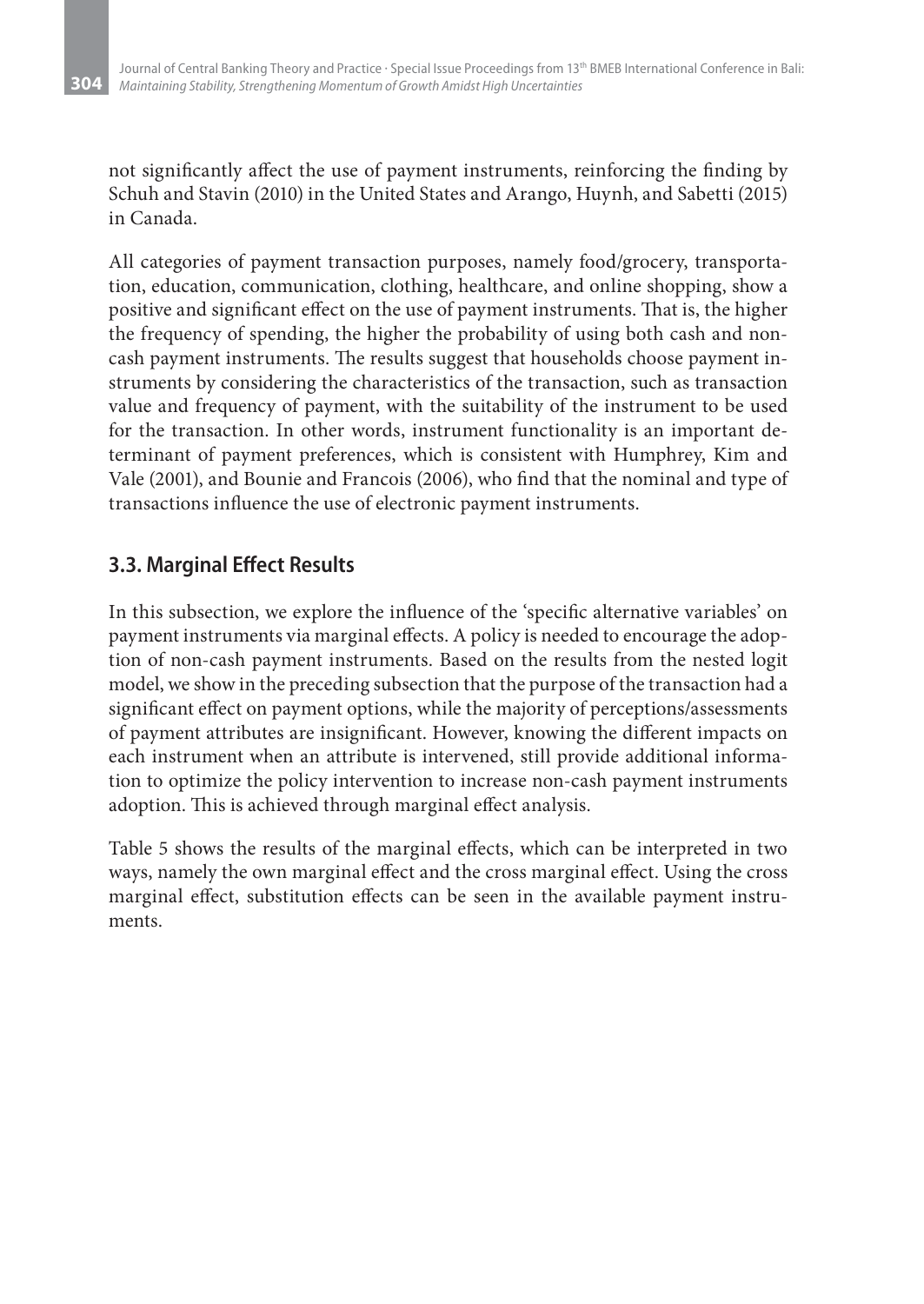|                         | <b>Payment Instrument Attribute</b> |       |                     |                   |                       |  |  |  |
|-------------------------|-------------------------------------|-------|---------------------|-------------------|-----------------------|--|--|--|
| Payment Instrument      | Safety                              | Speed | Ease of transaction | <b>Facilities</b> | <b>Identification</b> |  |  |  |
| Cash                    | 0.012                               | 0.037 | 0.051               | 0.070             | 0102                  |  |  |  |
| ATM/Debit Card          | 0.803                               | 0.802 | 0.744               | 0.910             | 0.712                 |  |  |  |
| Credit Card             | 0.004                               | 0.013 | 0.018               | 0.024             | 0.035                 |  |  |  |
| EM (Card)               | 0.007                               | 0.023 | 0.032               | 0.043             | 0.063                 |  |  |  |
| EM (Server)             | 0.008                               | 0.026 | 0036                | 0.049             | 0.071                 |  |  |  |
| Internet Mobile Banking | በ በ11                               | 0036  | 0.049               | 0.067             | 0.098                 |  |  |  |

#### **Table 5. Own Marginal Effect**

| Payment                           | <b>Transaction Type/Purpose</b> |           |           |               |          |            |                    |  |  |
|-----------------------------------|---------------------------------|-----------|-----------|---------------|----------|------------|--------------------|--|--|
| Instrument                        | Food/<br>Grocery                | Transport | Education | Communication | Clothing | Healthcare | Online<br>Shopping |  |  |
| Cash                              | 0.005                           | 0.018     | 0 3 4 3   | 0.089         | 0.307    | 0385       | 0.129              |  |  |
| ATM/Debit Card                    | 0.019                           | 0.028     | 0.258     | 0.048         | 0.101    | 0.068      | 0.198              |  |  |
| Credit Card                       | 0.002                           | 0.006     | 0.118     | 0.031         | 0.106    | 0.119      | 0.040              |  |  |
| EM (Card)                         | 0.003                           | 0.011     | 0 2 1 4   | 0.056         | 0.191    | 0 2 1 5    | 0.072              |  |  |
| EM (Server)                       | 0.004                           | 0.013     | 0.241     | 0.063         | 0.216    | 0.242      | 0.081              |  |  |
| <b>Internet Mobile</b><br>Banking | 0.005                           | 0.018     | 0331      | 0.086         | 0.296    | 0333       | 0.112              |  |  |

This table shows the marginal effect of the payment instrument attributes and transaction purpose on the opportunity to use a particular instrument (own marginal effect). If there is a change in one unit of attribute perceptioan or a change in the frequency of spending for a particular purpose, then the chances of choosing an instrument will change according to the amount in the table below.

In general, the attributes that have the strongest influence (as indicated by the largest coefficient) on payment behavior are facilities/rewards and ease of identification. A large effect of facilities/rewards occurs because households are rational and take into account the financial benefits of selecting non-cash payment instruments. The process of comparing rewards in the form of facilities such as discounts, points, and free transaction costs incurred in household decision-making. The ease of identification gives strong influence on payment behavior since the instruments provide the financial management mechanism to facilitate budget control as the transactions are recorded transparently. This is consistent with Hernandez, Jonker & Kosse (2017). It should also be noted that non-cash payment instruments that are most sensitive to attribute changes are ATM/debit cards, Internet/mobile banking, and server-based electronic money. For example, the marginal effect of facilities is 0.910, implying that interventions that increase ATM/debit card facilities will increase consumer choice for ATM/debit cards by 0.910 percentage points.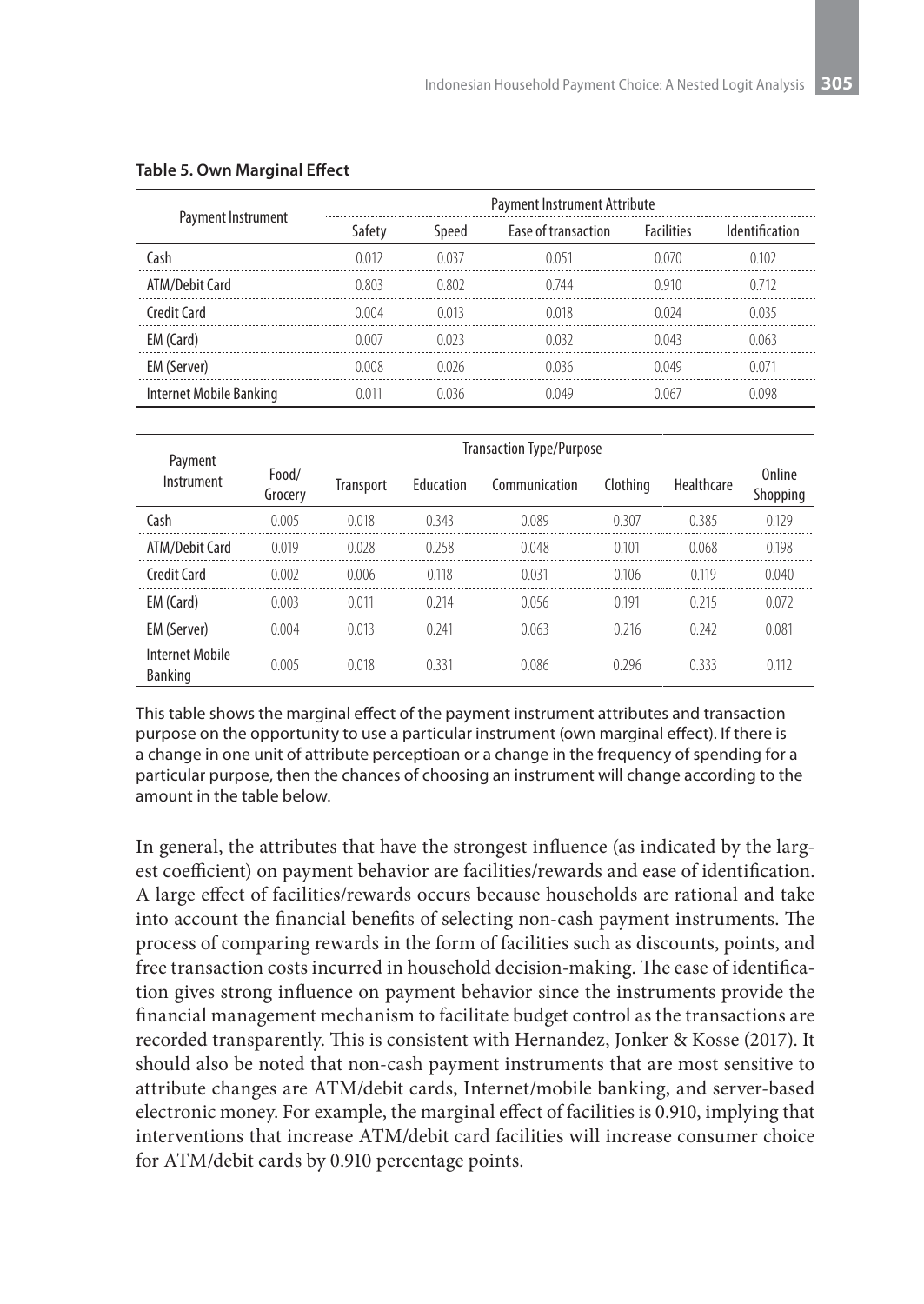In terms of transaction objectives, food/grocery expenditure has the most influence on ATM/debit card payment instruments (0.019) compared to other payment instruments. These results indicate that ATM/debit cards are more likely to be used in the food/grocery industry sector, when compared with other means of payment. The ease of use of ATM/debit cards in the food/grocery industry should be increased in response to this, by making sure that infrastructure and interoperability of electronic data capture (EDC) machines are well established. As for transportation expenditure, non-cash payment instruments that are more likely to be used are in transportation transactions are ATM/debit cards (0.028), followed by internet/mobile banking (0.018), and server-based electronic money (0.013). The use of ATM/debit cards and internet/mobile banking for transportation is allegedly of great value, such as for booking airplane and train tickets, and for purchasing fuel. The server-based electronic money affirms the penetration of online transportation companies that also provide payment services for companies in their business groups, such as Go-Pay (Gojek) and Ovo (Grab).

Other transactions (i.e., education, healthcare, clothing, and communication) largely influence the choice internet/mobile banking payment instruments. This potential can be utilized by increasing internet/mobile banking payment electronification through billing services and delivery channel services in the education, healthcare and communication sectors. In addition, an increase in the frequency of online shopping has the greatest impact on the use of ATM/debit cards (0.198), followed by internet/mobile banking (0.112). Online shopping requires non-cash payment instruments that have a safe perception when used to transact in cyberspace. ATM/ debit cards and internet/mobile banking have high ratings on security attributes. The increasing online shopping transactions encourage the use of ATM/debit cards and internet/mobile banking as well.

Based on the marginal effects, we find that changes in the perceptions of payment instrument attributes can also cause changes in the probability to use payment instruments. Table 5 shows that improving the quality of certain payment instrument attributes will reduce the chances of using other instruments (which is indicated by negative coefficients), and vice versa. In other words, there is a substitution effect between payment instruments. The largest coefficient indicates the substitution the strongest sensitivity between these instruments.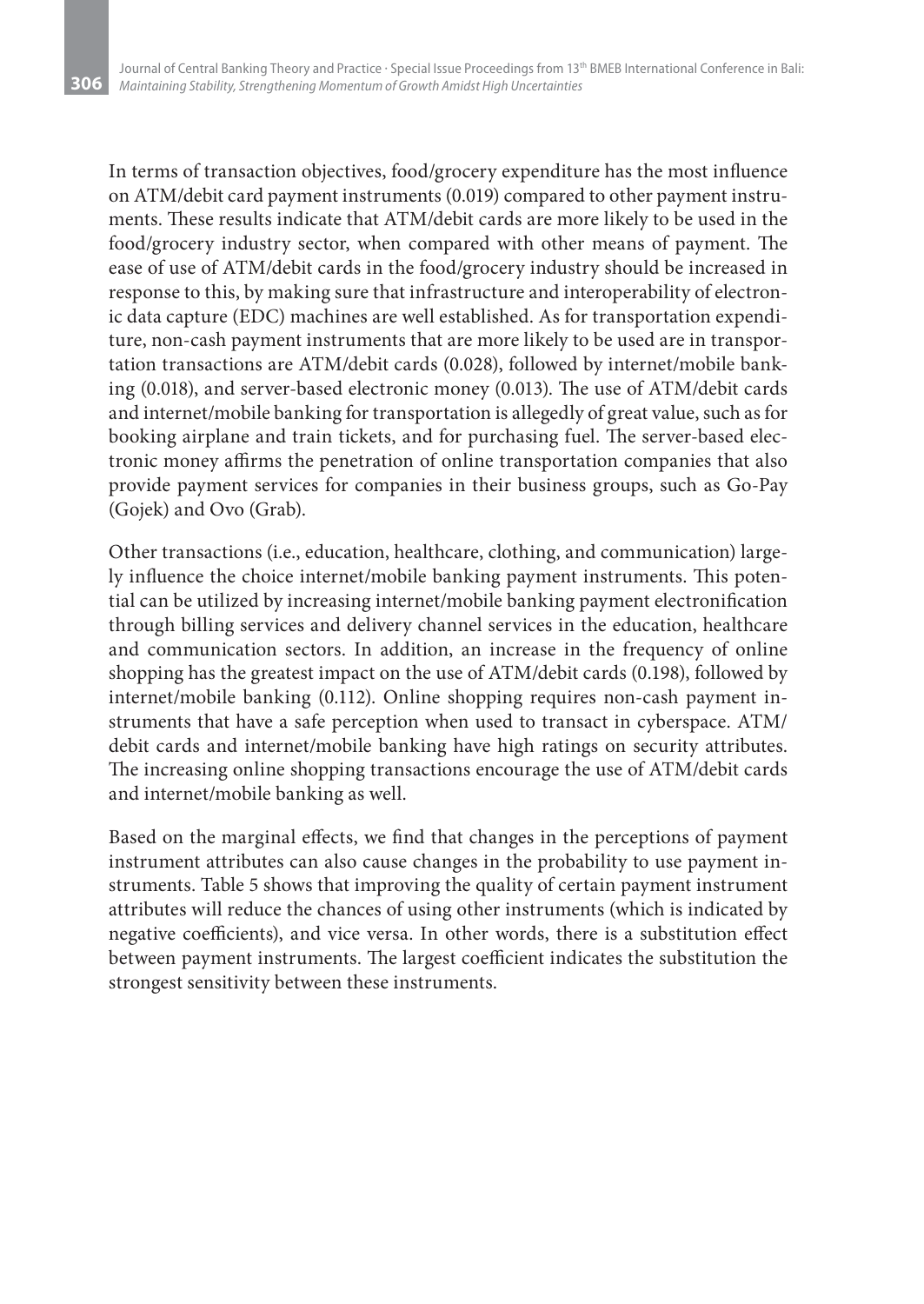|                         | <b>Payment Instruments</b> |                 |                    |           |             |                   |  |  |  |
|-------------------------|----------------------------|-----------------|--------------------|-----------|-------------|-------------------|--|--|--|
| <b>Attributes</b>       | Cash                       | <b>ATMDebit</b> | <b>Credit Card</b> | EM (Card) | UE (Server) | <b>IM Banking</b> |  |  |  |
| Safety                  |                            |                 |                    |           |             |                   |  |  |  |
| Cash                    |                            | $-0.0067$       | $-0.0004$          | $-0.0015$ | $-0.0014$   | $-0.0015$         |  |  |  |
| ATM/Debit Card          | -0.2743                    |                 | -0.0647            | -0.1131   | -0.0951     | -0.2559           |  |  |  |
| Credit Card             | $-0.0004$                  | $-0.0016$       |                    | -0.0004   | $-0.0011$   | -0.0004           |  |  |  |
| EM (Card)               | $-0.0015$                  | $-0.0028$       | $-0.0004$          |           | $-0.0014$   | $-0.0011$         |  |  |  |
| EM (Server)             | -0.0014                    | -0.0023         | $-0.0011$          | $-0.0014$ |             | $-0.0018$         |  |  |  |
| Internet/Mobile Banking | $-0.0015$                  | -0.0062         | -0.0004            | $-0.0011$ | $-0.0018$   |                   |  |  |  |
| Speed                   |                            |                 |                    |           |             |                   |  |  |  |
| Cash                    |                            | $-0.0218$       | $-0.0014$          | $-0.0049$ | $-0.0046$   | $-0.0047$         |  |  |  |
| ATM/Debit Card          | $-0.2740$                  |                 | $-0.0646$          | $-0.1130$ | $-0.0950$   | $-0.2560$         |  |  |  |
| <b>Credit Card</b>      | $-0.0014$                  | $-0.0052$       |                    | $-0.0013$ | $-0.0037$   | $-0.0014$         |  |  |  |
| EM (Card)               | $-0.0049$                  | $-0.0090$       | $-0.0013$          |           | $-0.0045$   | $-0.0037$         |  |  |  |
| EM (Server)             | $-0.0047$                  | $-0.0080$       | $-0.0040$          | $-0.0045$ |             | $-0.0058$         |  |  |  |
| Internet/Mobile Banking | $-0.0050$                  | $-0.0204$       | $-0.0014$          | $-0.0040$ | $-0.0060$   |                   |  |  |  |
| Acceptance              |                            |                 |                    |           |             |                   |  |  |  |
| Cash                    |                            | $-0.0296$       | $-0.0018$          | $-0.0066$ | $-0.0063$   | $-0.0064$         |  |  |  |
| ATM/Debit Card          | $-0.2540$                  |                 | $-0.0599$          | $-0.1047$ | $-0.0881$   | $-0.2370$         |  |  |  |
| <b>Credit Card</b>      | $-0.0019$                  | $-0.0070$       |                    | $-0.0017$ | $-0.0050$   | $-0.0018$         |  |  |  |
| EM (Card)               | $-0.0066$                  | $-0.0122$       | $-0.0017$          |           | $-0.0061$   | $-0.0050$         |  |  |  |
| EM (Server)             | $-0.0064$                  | $-0.0103$       | $-0.0050$          | $-0.0061$ |             | $-0.0080$         |  |  |  |
| Internet/Mobile Banking | $-0.0064$                  | -0.0277         | $-0.0018$          | $-0.0050$ | $-0.0080$   |                   |  |  |  |
| <b>Facilities</b>       |                            |                 |                    |           |             |                   |  |  |  |
| Cash                    |                            | $-0.0406$       | $-0.0025$          | $-0.0090$ | $-0.0087$   | $-0.0088$         |  |  |  |
| ATM/Debit Card          | $-0.3108$                  |                 | $-0.0733$          | $-0.1282$ | $-0.1078$   | $-0.2900$         |  |  |  |
| Credit Card             | $-0.0026$                  | $-0.0096$       |                    | 0.0024    | $-0.0068$   | 0.0025            |  |  |  |
| EM (Card)               | $-0.0091$                  | -0.0168         | $-0.0024$          |           | $-0.0083$   | $-0.0069$         |  |  |  |
| EM (Server)             | $-0.0090$                  | -0.0141         | -0.0070            | $-0.0083$ |             | $-0.0110$         |  |  |  |
| Internet/Mobile Banking | -0.0088                    | -0.0380         | -0.0025            | -0.0069   | $-0.0109$   |                   |  |  |  |
| <b>Identification</b>   |                            |                 |                    |           |             |                   |  |  |  |
| Cash                    |                            | $-0.0594$       | $-0.0038$          | $-0.0132$ | $-0.0127$   | $-0.0129$         |  |  |  |
| ATM/Debit Card          | -0.2433                    |                 | -0.0574            | -0.1003   | -0.0844     | 0.2270            |  |  |  |
| Credit Card             | -0.0038                    | -0.0140         |                    | -0.0035   | $-0.0100$   | $-0.0037$         |  |  |  |
| EM (Card)               | $-0.0132$                  | -0.0245         | $-0.0035$          |           | $-0.0122$   | $-0.0100$         |  |  |  |
| EM (Server)             | -0.0127                    | $-0.0206$       | -0.0100            | $-0.0121$ |             | $-0.0159$         |  |  |  |
| Internet/Mobile Banking | -0.0129                    | -0.0560         | -0.0037            | -0.0100   | $-0.0158$   |                   |  |  |  |

#### **Table 6. Cross Marginal Effect**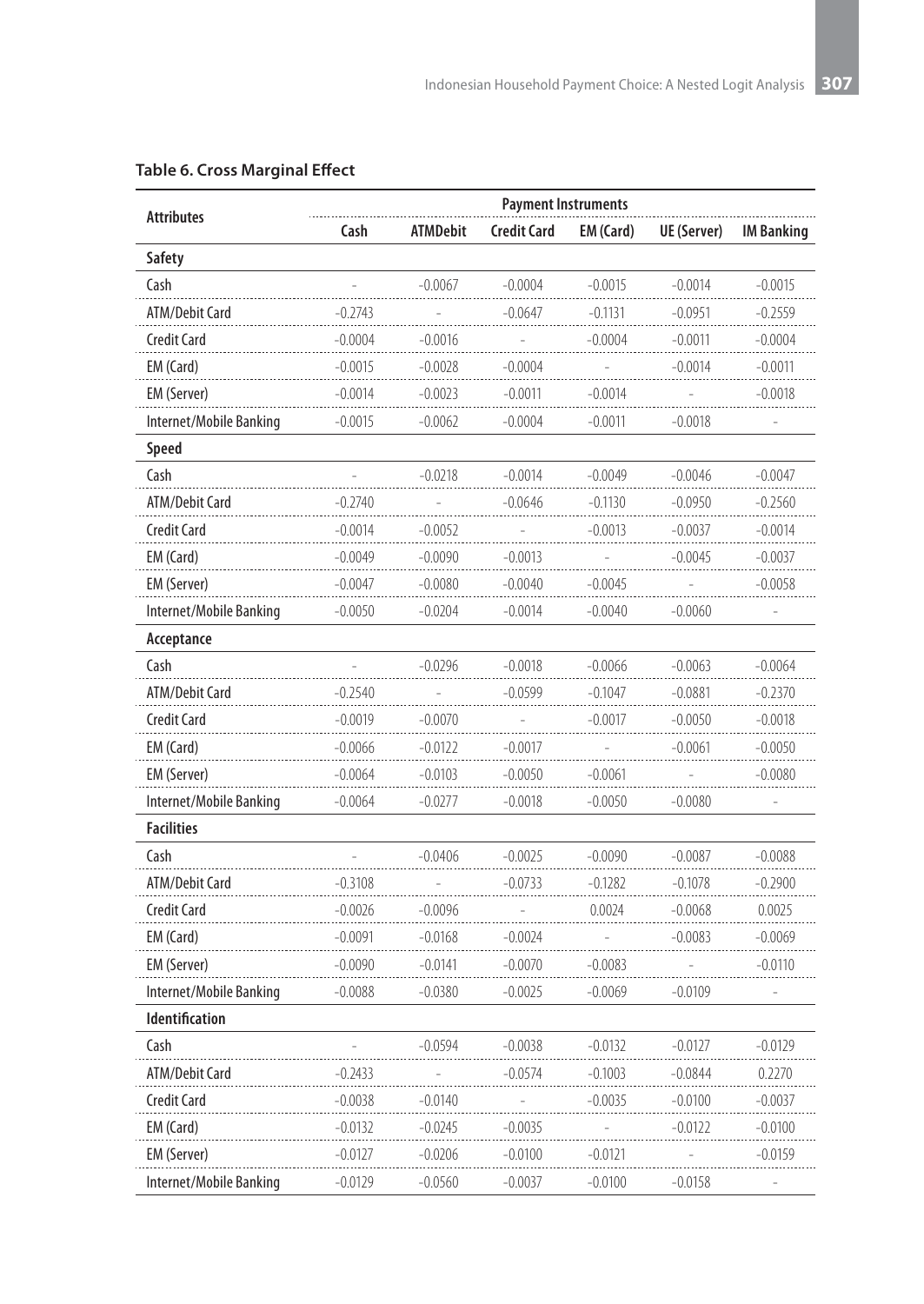|                             |           |           | <b>Payment Instruments</b> |                  |                    |                   |
|-----------------------------|-----------|-----------|----------------------------|------------------|--------------------|-------------------|
| <b>Transaction Purposes</b> | Cash      | ATMDebit  | <b>Credit Card</b>         | <b>EM</b> (Card) | <b>UE</b> (Server) | <b>IM Banking</b> |
| Food/Grocery                |           |           |                            |                  |                    |                   |
| Cash                        |           | $-0.0032$ | $-0.0002$                  | $-0.0007$        | $-0.0007$          | $-0.0007$         |
| ATM/Debit Card              | -0.0064   |           | $-0.0015$                  | -0.0026          | $-0.0022$          | $-0.0060$         |
| Credit Card                 | $-0.0002$ | $-0.0008$ | $\overline{\phantom{a}}$   | $-0.0002$        | $-0.0005$          | $-0.0002$         |
| EM (Card)                   | $-0.0007$ | $-0.0013$ | $-0.0002$                  |                  | $-0.0007$          | $-0.0005$         |
| EM (Server)                 | $-0.0007$ | $-0.0011$ | -0.0005                    | -0.0007          |                    | $-0.0009$         |
| Internet/Mobile Banking     | $-0.0007$ | -0.0030   | $-0.0002$                  | $-0.0005$        | $-0.0009$          |                   |
| <b>Transportation</b>       |           |           |                            |                  |                    |                   |
| Cash                        |           | $-0.0106$ | $-0.0007$                  | $-0.0024$        | $-0.0023$          | $-0.0023$         |
| ATM/Debit Card              | 0.0095    |           | $-0.0022$                  | $-0.0039$        | $-0.0033$          | $-0.0089$         |
| Credit Card                 | $-0.0007$ | -0.0025   |                            | $-0.0006$        | -0.0018            | $-0.0007$         |
| EM (Card)                   | $-0.0024$ | -0.0044   | $-0.0006$                  |                  | $-0.0022$          | $-0.0018$         |
| EM (Server)                 | $-0.0023$ | $-0.0037$ | $-0.0020$                  | $-0.0022$        |                    | $-0.0030$         |
| Internet/Mobile Banking     | $-0.0023$ | -0.0099   | $-0.0007$                  | $-0.0018$        | $-0.0028$          |                   |
| <b>Education</b>            |           |           |                            |                  |                    |                   |
| Cash                        |           | $-0.1999$ | $-0.0127$                  | $-0.0445$        | $-0.0429$          | $-0.0434$         |
| ATM/Debit Card              | -0.0881   |           | $-0.0208$                  | -0.0364          | $-0.0306$          | $-0.0823$         |
| Credit Card                 | $-0.0127$ | $-0.0470$ |                            | $-0.0117$        | $-0.0337$          | -0.0125           |
| EM (Card)                   | $-0.0446$ | $-0.0826$ | $-0.0117$                  |                  | -0.0410            | -0.0340           |
| EM (Server)                 | $-0.0430$ | -0.0700   | -0.0340                    | $-0.0410$        |                    | $-0.0530$         |
| Internet/Mobile Banking     | $-0.0435$ | $-0.1870$ | $-0.0125$                  | $-0.0340$        | $-0.0540$          |                   |
| Communication               |           |           |                            |                  |                    |                   |
| Cash                        |           | $-0.0521$ | $-0.0033$                  | $-0.0116$        | $-0.0112$          | $-0.0113$         |
| ATM/Debit Card              | $-0.0164$ |           | $-0.0039$                  | $-0.0068$        | $-0.0057$          | $-0.0154$         |
| Credit Card                 | $-0.0033$ | -0.0123   |                            | $-0.0031$        | $-0.0088$          | $-0.0033$         |
| EM (Card)                   | $-0.0116$ | $-0.0215$ | -0.0030                    |                  | $-0.0107$          | $-0.0088$         |
| EM (Server)                 | $-0.0112$ | $-0.0181$ | $-0.0088$                  | $-0.0107$        |                    | $-0.0140$         |
| Internet/Mobile Banking     | $-0.0113$ | -0.0490   | $-0.0032$                  | $-0.0088$        | $-0.0140$          |                   |
| Clothing                    |           |           |                            |                  |                    |                   |
| Cash                        |           | $-0.1790$ | $-0.0113$                  | $-0.0399$        | 0.0384             | $-0.0388$         |
| ATM/Debit Card              | -0.0345   |           | $-0.0081$                  | $-0.0142$        | $-0.0120$          | -0.0322           |
| <b>Credit Card</b>          | $-0.0114$ | -0.0424   |                            | $-0.0105$        | $-0.0302$          | $-0.0112$         |
| EM (Card)                   | $-0.0399$ | -0.0740   | -0.0100                    |                  | $-0.0367$          | -0.0304           |
| EM (Server)                 | $-0.0432$ | -0.0700   | -0.0340                    | $-0.0413$        |                    | $-0.0540$         |
| Internet/Mobile Banking     | $-0.0390$ | $-0.1680$ | $-0.0112$                  | $-0.0304$        | $-0.0480$          |                   |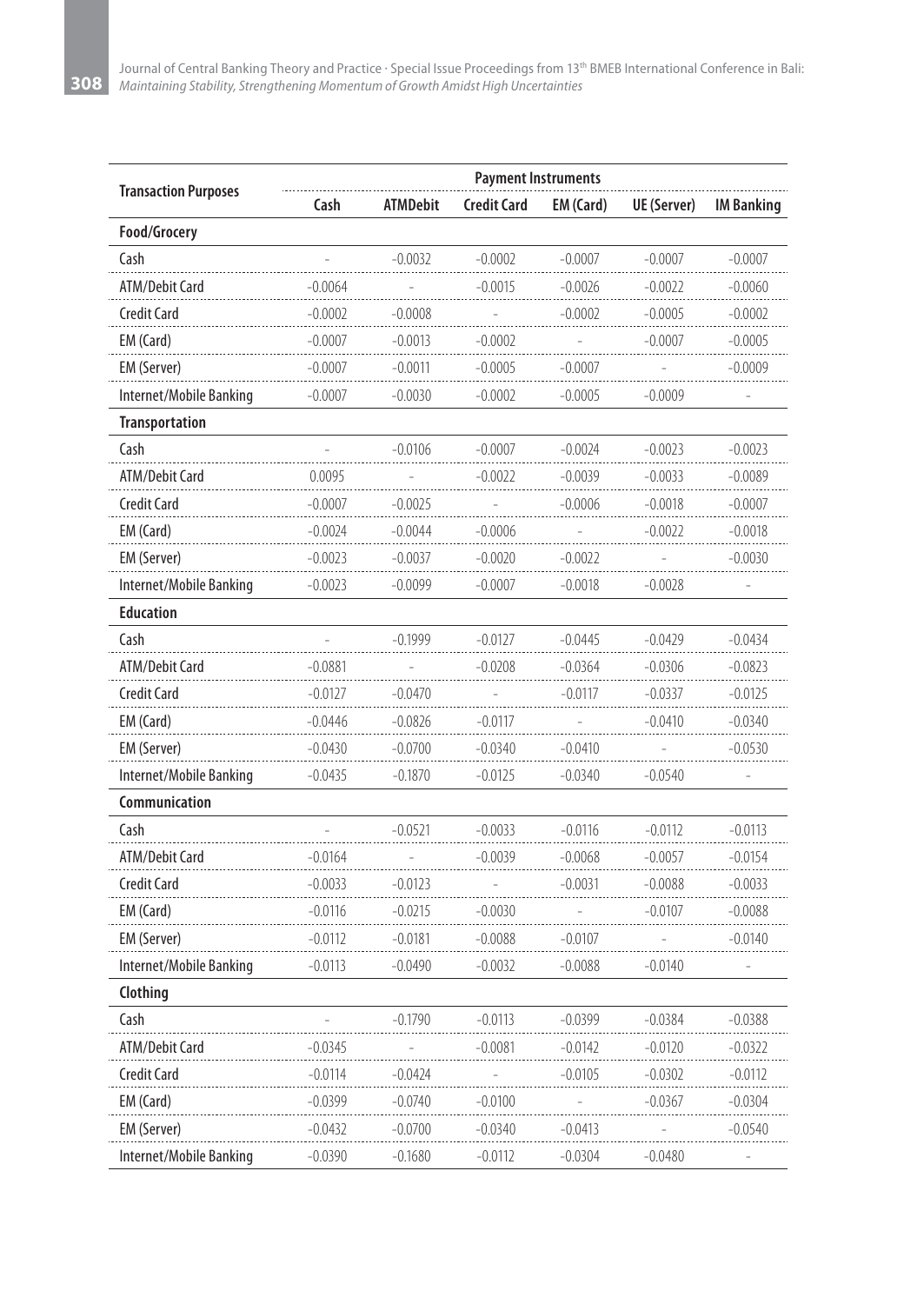| <b>Healthcare</b>       |           |           |           |           |           |           |
|-------------------------|-----------|-----------|-----------|-----------|-----------|-----------|
| Cash                    |           | $-0.2241$ | $-0.0142$ | $-0.0499$ | $-0.0480$ | $-0.0486$ |
| ATM/Debit Card          | $-0.0233$ |           | $-0.0055$ | $-0.0096$ | $-0.0081$ | $-0.0217$ |
| Credit Card             | $-0.0128$ | $-0.0480$ |           | $-0.0118$ | $-0.0340$ | $-0.0126$ |
| EM (Card)               | $-0.4880$ | $-0.0831$ | $-0.0117$ | ۰         | $-0.0412$ | $-0.0341$ |
| EM (Server)             | $-0.0432$ | $-0.0700$ | $-0.0340$ | $-0.0413$ |           | $-0.0540$ |
| Internet/Mobile Banking | $-0.0438$ | $-0.1882$ | $-0.0125$ | $-0.0341$ | $-0.0540$ |           |
| <b>Online Shopping</b>  |           |           |           |           |           |           |
| Cash                    |           | $-0.0750$ | $-0.0048$ | $-0.0167$ | $-0.0161$ | $-0.0163$ |
| <b>ATM/Debit Card</b>   | $-0.0675$ |           | $-0.0159$ | $-0.0278$ | $-0.0234$ | $-0.0630$ |
| Credit Card             | $-0.0043$ | $-0.0160$ |           | $-0.0040$ | $-0.0114$ | $-0.0042$ |
| EM (Card)               | $-0.0150$ | $-0.0278$ | $-0.0040$ |           | $-0.0138$ | $-0.0114$ |
| EM (Server)             | $-0.0145$ | $-0.0235$ | $-0.0113$ | $-0.0140$ |           | $-0.0180$ |
| Internet/Mobile Banking | $-0.0150$ | $-0.0630$ | $-0.0042$ | $-0.0115$ | $-0.0180$ |           |

This table shows the marginal effect of the payment instrument attributes and transaction purpose on the opportunity to use another instrumen instead of a particular instrument (cross marginal effect), or in other words, it show the probability of payment instruments substitution. If there is a change in one unit of attribute perceptioan or a change in the frequency of spending for a particular purpose, then there will be an opportunity to substitute payment instrument according to the matrix below.

Table 6, which reports the cross marginal effects, shows that a decrease in the quality of the attributes of cash has the largest positive impact on the probability of using ATM/debit cards, and then card-based electronic money. Meanwhile, when we consider amongst non-cash payment instruments, the substitution effects of changes in the quality attributes of payment instruments are quite diverse. For example, the change in the quality of ATM/debit card attributes are most sensitive to substitution to Internet/mobile banking. This is understandable considering that Internet/mobile banking has characteristics similar to ATM/debit cards and is directly characterized by savings accounts. Therefore, the intervention of the most recommended payment instrument attributes is established on ATM/debit cards and Internet/mobile banking as the most sensitive instruments.

In terms of type or purpose of transactions, the results indicate that the ease of using ATM/debit cards in restaurants will increase the frequency of food/grocery shopping using ATM/debit cards and reduce the probability of using cash, internet or mobile banking, card-based electronic money, electronic money server-based, and credit cards by 0.0064, 0.0060, 0.0026, 0.0022, and 0.0015, respectively. In general, the results show a pattern of substitution from cash to ATM/debit cards, then to card-based electronic money as a payment option for all transaction purposes. There are various patterns in the substitution between non-cash payment instruments, depending on the basis of the instrument and the purpose of the transaction.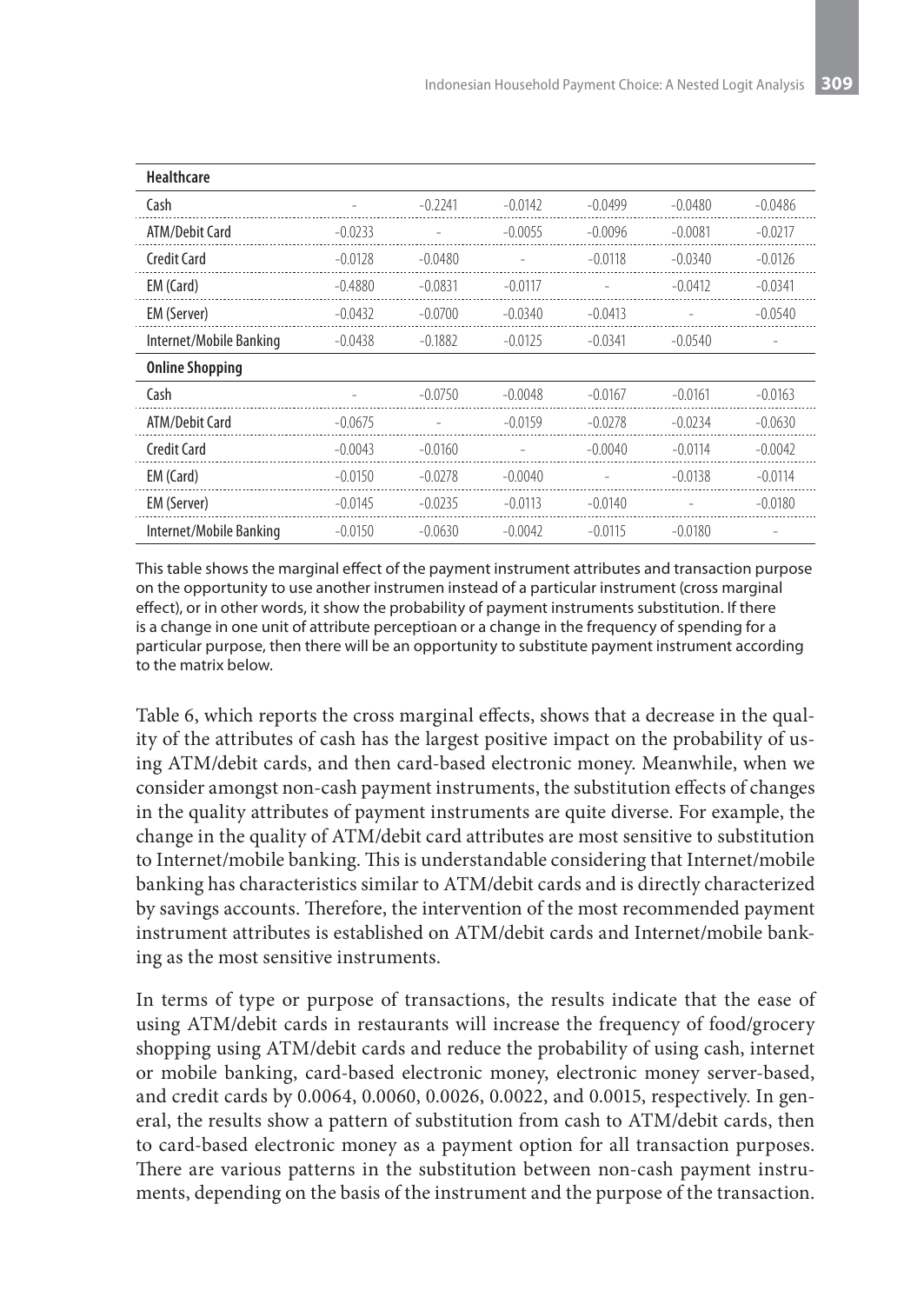For example, if there is a decrease in the ease of payment using an ATM/debit card for online shopping, then the non-cash instrument with the highest chance of being used is internet/mobile banking.

Broadly speaking, the best opportunities to increase the use of non-cash instruments can be obtained from education and healthcare transactions. Both are large value transactions. In addition, for education, the nature of transactions is generally not-inperson transactions (bills). This finding is consistent with Stavins (2017). Therefore, policy interventions to encourage non-cash payment instruments should take into consideration various segments of the payment attributes. For example, improving infrastructure and services for non-cash payment instruments in the healthcare and education sector can significantly improve the usage of non-cash payment instruments.

## **4. Conclusion**

In this study, we examine the preferences of respondents for six types of payment instruments, namely cash, ATM or debit cards, credit cards, card-based electronic money and server-based electronic money, and internet or mobile banking. By applying a nested logit model to a sample of 500 households in six provincial capitals in Indonesia, we show that household characteristics, the perceptions of payment instrument attributes, and transaction objectives have significant effects on household preferences for payment instruments. We find that the decision to choose a payment instrument is made sequentially or in stages, beginning with the choice of cash, and then non-cash payments, at the first level. The results indicate that socio-economic characteristics, including education, age, and expenditure have a significant effect on the probability of using non-cash electronic payment instruments. We further find that, among the perception variables, the ease of identification and transaction records have a positive and significant effect on the probability of using non-cash electronic payment instruments. We find indications of a pattern of substitution between payment instruments, not only between cash and non-cash instruments, but also between non-cash instruments.

These findings have implications for policy. Firstly, policies to encourage the convenience and acceptance of non-cash payment instruments are important. To induce people to switch to non-cash payment instruments, policies should focus on creating attributes of non-cash instruments that outperform those of cash instruments. The switch to non-cash payment instruments could broadening access to financial services that support financial inclusion. Secondly, education campaigns and programs on non-cash payment instruments need to prioritize segments of society that tend to choose cash (i.e., the old, less educated, and middle to lower income households). Finally, a thorough understanding regarding the effects of shifting from one noncash payment instrument to another is important to designing appropriate payment system policy responses and to reducing the externalities of these policies.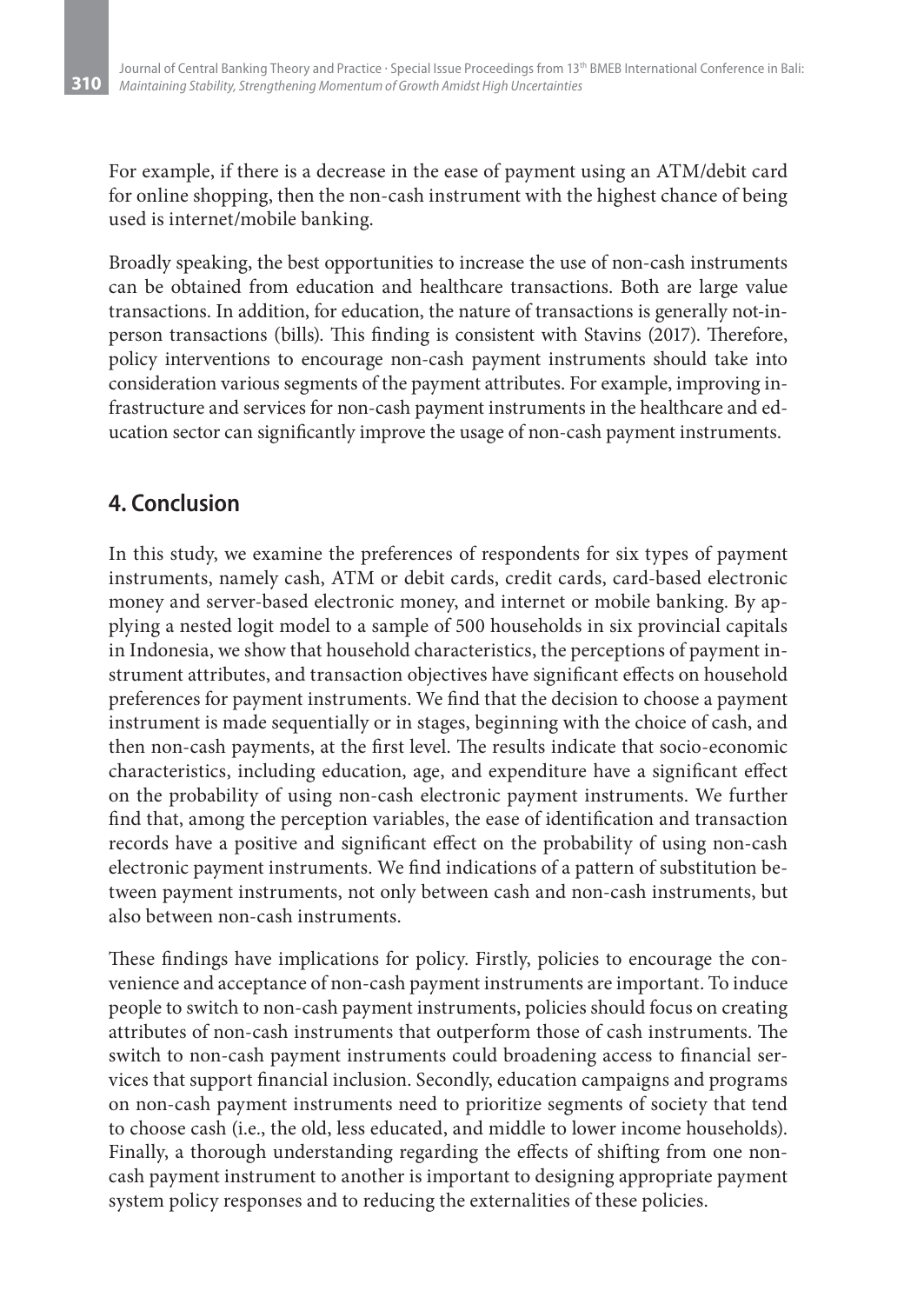### **References**

- 1. Akin, G.G., Aysan, A.F., Ozcelik S., and Levent Yildiran, L. (2012) Credit Card Satisfaction and Financial Literacy: Evidence from an Emerging Market Economy. *Emerging Markets Finance and Trade*, 48, 103-115.
- 2. APEC. 2014. E-Payment Readiness Index: Ecosystem Assessment and Status Report.
- 3. Arango, C., Huynh, K., & Sabetti, L. (2011). How Do You Pay (The Role of Incentives at the Point of Sale). Frankfurt: European Central Bank.
- 4. Arango, C., Huynh, K., & Sabetti, L. (2015). Consumer Payment Choice: Merchant Card Acceptance Versus Pricing. *Journal of Banking & Finance*, Volume 55, 130-141.
- 5. Bagnall, J., & Flood, D. (2011). Cash Use in Australia: New Survey Evidence. Reserve Bank of Australia.
- 6. Bannet, B., Conover, D., O'Brien, S., & Advincula, R. (2014). Cash Contuinues to Play a Key Role in Consumer Spending: Evidence from the Diary of Consumer Payment Choice. Cash Product Office, Federal Reserve System.
- 7. Bolt, W., & Chakravorti, S. (2008). Consumer Choice and Merchant Acceptance of Payment Media: A Unified Theory.
- 8. Bolt, W., Jonker, N., & Renselaar, C. V. (2010). Incentives at the Counter: An Empirical Analysis of Surcharging Card Payments and Payment Behavior in the Netherlands. *Journal of Banking & Finance* (34), 1738-1744.
- 9. Borzekowski, R., Kiser, E., & Ahmed, S. (2008). Consumers' Use of Debit Cards: Patterns, Preferences and Price Response. Washington DC: Divisions of Research & Statistics and Monetary Affairs, Federal Reserve Board.
- 10. Bounie, D., & François, A. (2006). Cash, Check or Bank Card? The Effects of Transaction Characteristics on the Use of Payment instruments. *Telecom Paris Economics and Social Sciences Occupation Paper* No. ESS-06-05.
- 11. Briglevis, T., & Schuh, S. (2014). *This is What's in Your Wallet ... and Here's How You Use It*. Boston: Federal Reserve Bank of Boston Working Paper No. 14-5.
- 12. Ching, A. T., & Hayashi, F. (2010). Payment card rewards programs and consumer payment choice. *Journal of Banking & Finance*, 34(8), 1773-1787.
- 13. Foster, K., Meijer, E., Schuh, S. D., & Zabek, M. A. (2011). The 2009 Survey of Consumer Payment Choice. *FRB of Boston Public Policy Discussion Paper* 11-1.
- 14. Gross, Marco & Christoph, S. (2019). Money Creation in Fiat and Digital Currency Systems. *IMF Working Paper* WP/19/285.
- 15. Hayashi, F., & Klee, E. (2003). Technology Adoption and Consumer Payments: Evidence from Survey data. *Review of Network Economics*.
- 16. Hernandez, L., Jonker, N., & Kosse, A. (2017). Cash Versus Debit Card: The Role Of Budget Control. *Journal of Consumer Affairs*, 51(1), 91-112.
- 17. Humphrey, D., Kim, M., & Vale, B. (2001). Realizing the Gains from Electronic Payments: Costs, Pricing, and Payment Choice. *Journal of Money, Credit, and Banking*, Vol. 33, No. 2 , Part 1.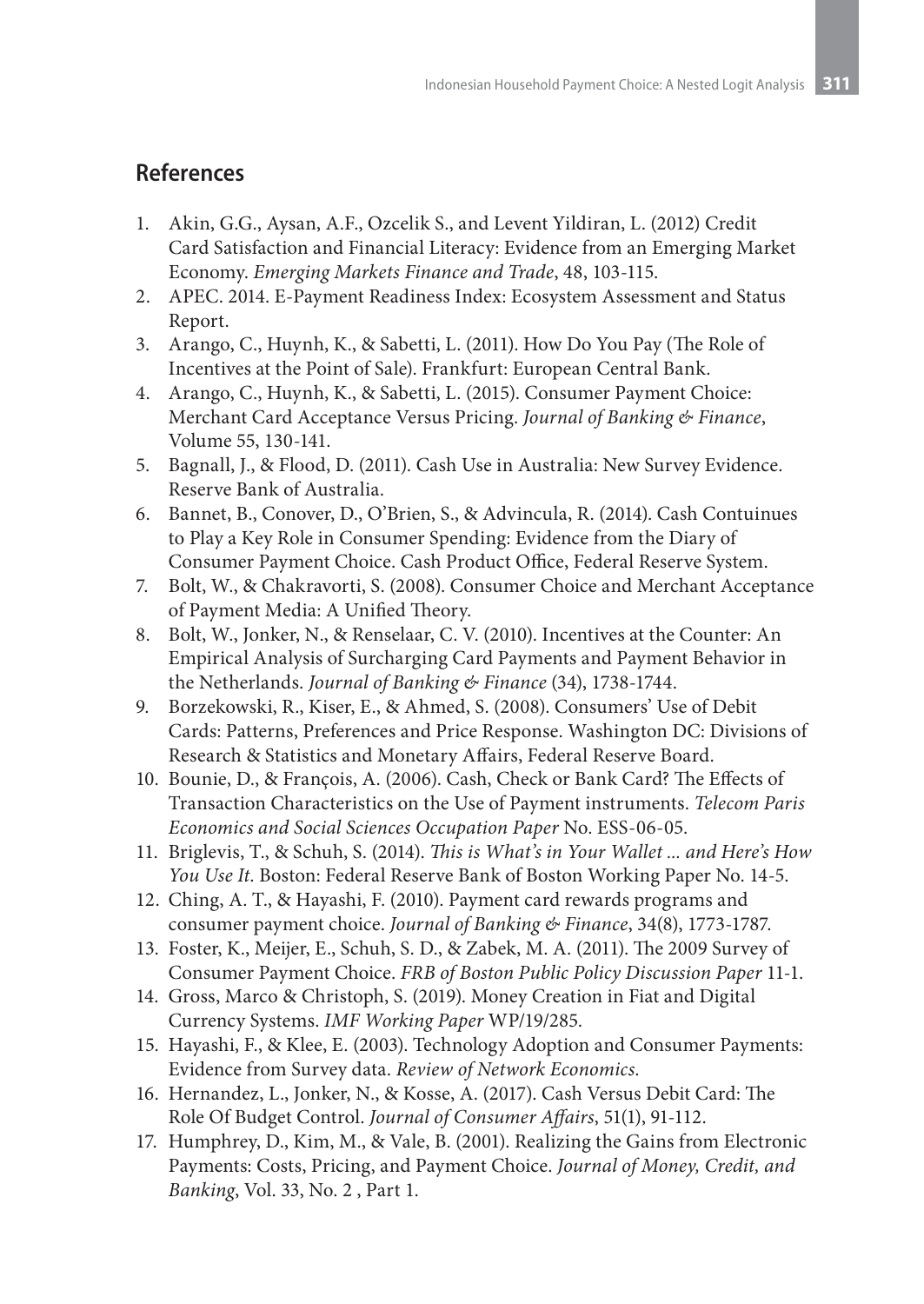- 18. Juhro, S. M, and Iyke, B. N (2019), Monetary Policy and Financial Conditions in Indonesia. *Bulletin of Monetary Economics and Banking*, 21, 284-302.
- 19. Klee, E. (2008). How People pay: Evidence from Grocery Store Data. *Journal of Monetary Economics* 55(3), 526-541.
- 20. Koulayev, S., Rysman, M., Schuh, S., & Stavins, J. (2016). Explaining Adoption and Use of Payment Instruments by US Consumer. *RAND Journal of Economics* 47 (2), 293-325.
- 21. Loix, E., Pepermans, R., & Hove, L. V. (2005). Who's Afraid of the Cashless Society? Belgian Survey Evidence.
- 22. Mazibaş, M. and Tuna, Y. (2017). Understanding the Recent Growth in Consumer Loans and Credit Cards in Emerging Markets: Evidence from Turkey, *Emerging Markets Finance and Trade*, 53, 2333-2346.
- 23. McFadden, D. (1981). *Econometric Models of Probabilistic Choice. Structural Analysis of Discrete Data with Economic Application*. Cambridge: MIT Press.
- 24. Mieseigha, E. G., & Ogbodo, U. K. (2013). An empirical analysis of the benefits of cashless economy on Nigeria's economic development. *Research Journal of Finance and Accounting*, 4(17), 11-16.
- 25. Narayan, S., (2019) Does Fntech matter for Indonesia's economic growth? *Bulletin of Monetary Economics and Banking*, 22, 437-456.
- 26. Prabheesh, K.P. and Rahman, R. Eki. (2019). Monetary Policy Transmission and Credit Cards: Evidence from Indonesia. *Bulletin of Monetary Economics and Banking*, 22, 137-162.
- 27. Rysmann, M. (2010). Consumer Payment Choice: Measurement Topics in The Changing Retail Payments Landscape: What Role for Central Banks? An International Payment Policy Conference (pp. 61-81). Kansas: Federal Reserve Bank of Kansas City.
- 28. Sahabat, I., Teguh, D., Haidy, A. P., & Diah, W. (2017). Electronic Payments Decisions of the Indonesian Urban Household: A Nested Logit Analysis of the Effects of the Payment Characteristics. *International Journal of Economics and Financial Issues*.
- 29. Schuh, S., & Stavins, J. (2011). How Consumer Pay: Adoption and Use of Payments.
- 30. Sevilla, C. G.et, al. 1960. *Research Methods*. Quezon City: Rex Printing Company.
- 31. Sharma, S.S., Tobing, L., and Azwar, P. (2018). Understanding Indonesia's Macroeconomic Data: What Do We Know and What Are The Implications? *Bulletin of Monetary Economics and Banking*, 21, 218-250
- 32. Soetevent, Adriaan R. (2011). Payment Choice, Image Motivation and Contributions to Charity: Evidence from a Field Experiment. *American Economic Journal: Economic Policy*, 3 (1): 180-205.
- 33. Stavins, J. (2017). *How Do Consumers Make Their Payment Choice?* Boston: Research Data Reports Federal Reserve Bank of Boston.